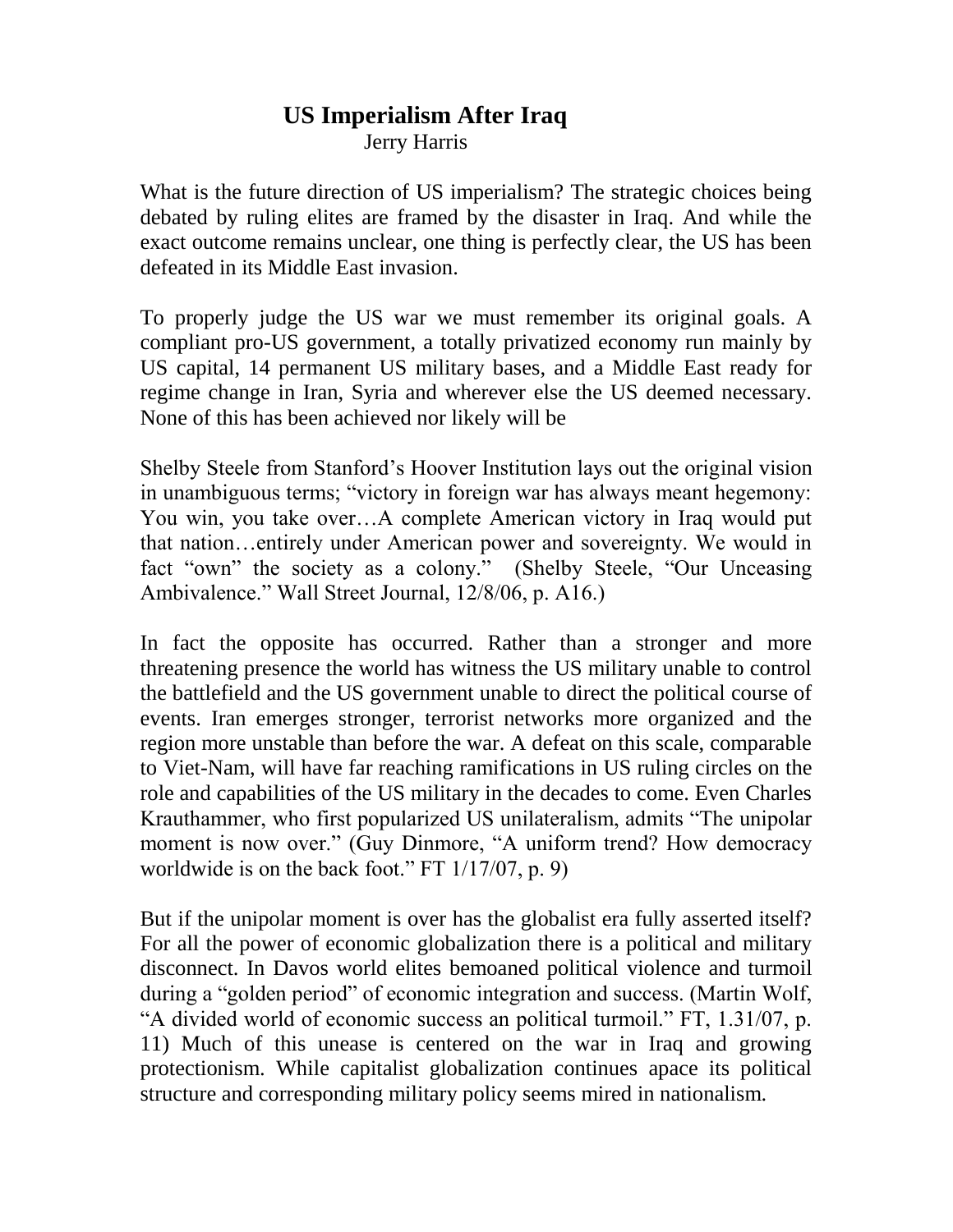This presents serious problems for a transnational capitalist class (TCC) whose existence is rooted in global production, trade and finance. Postnational capitalism has built powerful institutions such as the WTO and its economic character is clearly distinguished from national capital. (Sklair, Robinson, Harris)

But what would transnational political and military policy be and how would it differ from the nation-centric international system? A fully integrated TCC would have a political process based on transnational debates held in world based institutions with efforts to develop mutual consensus and common military policy. The most advanced translateral process takes place in the WTO on economic policy, (Robinson and Harris) and in terms of military policy this project is partial evident in the UN. But the existence of the US as the world's sole military superpower conflicts the emerging transnational system.

In the US we see several global projects: unilateral imperialism as defined by the neorealist and neoconservative doctrine of US domination; traditional realists whose views on a US lead international system is linked to cold war nation-centric competition; and the globalist approach that some term humanitarian interventionism.

Writing for a strategy research project at the Army War College, Lieutenant Colonel Charles Beck articulates three basic security approaches for the  $21<sup>st</sup>$ century. The first labeled "Primacy" or "Domination" refers to hegemonist policy that seeks stability through an "imbalance of power…heavily dependant on military requirements (that) place immense burdens on the nation's gross product." "Selective Engagement" reflects the realist position that relies on economic and political power as well as military might, "striking a balance between doing too little or too much militarily." The globalist approach is titled "Cooperative Security" and looks to "multilateral cooperation and collective consensus through international organizations" with military interventions entailing mutual efforts by a concert of powers. (Lt. Colonel Charles Beck, US Air Force. "IS the Bush Doctrine the Right American National Security Strategy for the Beginning of the 21<sup>st</sup> Century?" US Army War College Strategy Research Project, 3/18/05) These three distinct and identifiable strategies demarcate the lines of debate inside the military/industrial complex.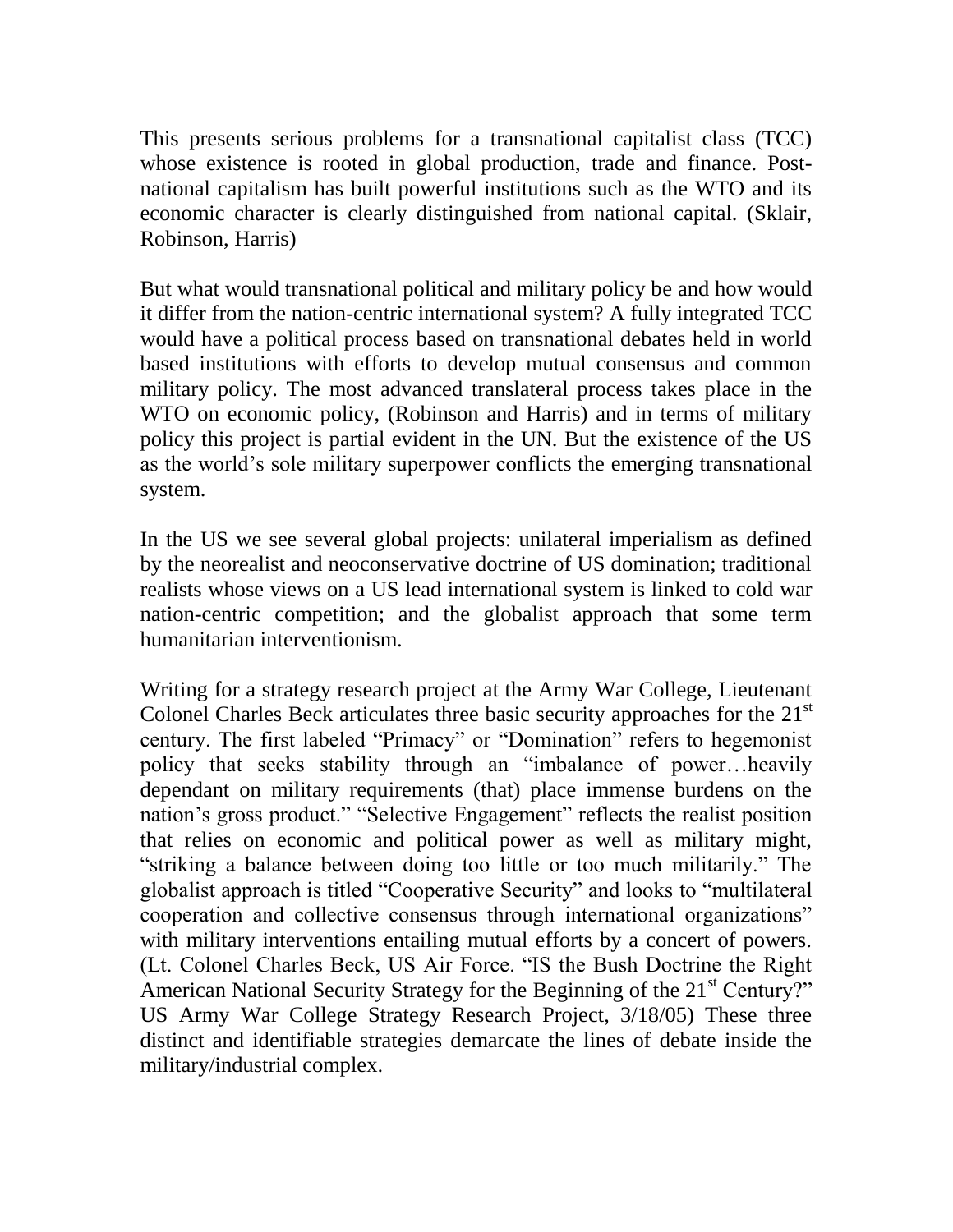Transnational military policy by nature would need to be a *translateral* affair. William Robinson argues that, "The beneficiaries of US military action around the world are not US but transnational capitalist groups." (William Robinson, *A Theory of global Capitalism*, John Hopkins University Press, Baltimore and London, 2004, p. 139) Yet transnational political elites around the world opposed the US invasion of Iraq as well as US threats against Iran. As French president Jacques Chirac said, "The Americans always want to impose their point of view…I told Bush 36 times that he was committing a monumental error." (Chirac Tells of Daughter's Anorexia in Candid account of his private life" FT, p. 4 2/21/07)

Globalist's interest cannot be represented by singular national leadership linked by history to the cold war international system. Military policy promoting hegemonic domination commanded by the nationalist wing of US capitalism does not represent a transnational process. Although certain results may open previously closed markets to transnational penetration, if power and leadership is unilateral then the political and economic system is attached to nation-centrism rather than a new global order. A globalist political/military system would need be *translateral* and integrated in the same manner as the transnational economy. The most advance articulation of this are calls to recognize a polycentric world order with different regional centers coordinating common multilateral policy. Yet this arrangement is just one step beyond the US lead cold war international alliance, still reliant on nation-centric political actors, not a fully developed system of rule by an integrated and organic TCC.

If history moves two steps forward and one step back, then the Bush years have been a step back to geopolitical and imperial policies. A globalist military project was emerging during the Clinton administration although it never achieved a hegemonic position within the military/industrial complex. (Harris) After six years of unilateral leadership the globalist voice has been weaken and modified to accommodate realist doctrine. Certainly the transnational economic project continues to expand and deepen with cross border mergers and acquisitions, foreign direct investments, capital flow and financial speculation. But it has faced serious problems on a number of fronts, not just US unilateralism. The Doha round of the WTO continues to be road blocked after years of negotiations and anti-neoliberal political movements have gained strength, particularly in Latin America. From a historical viewpoint such problems are not unexpected. During transitional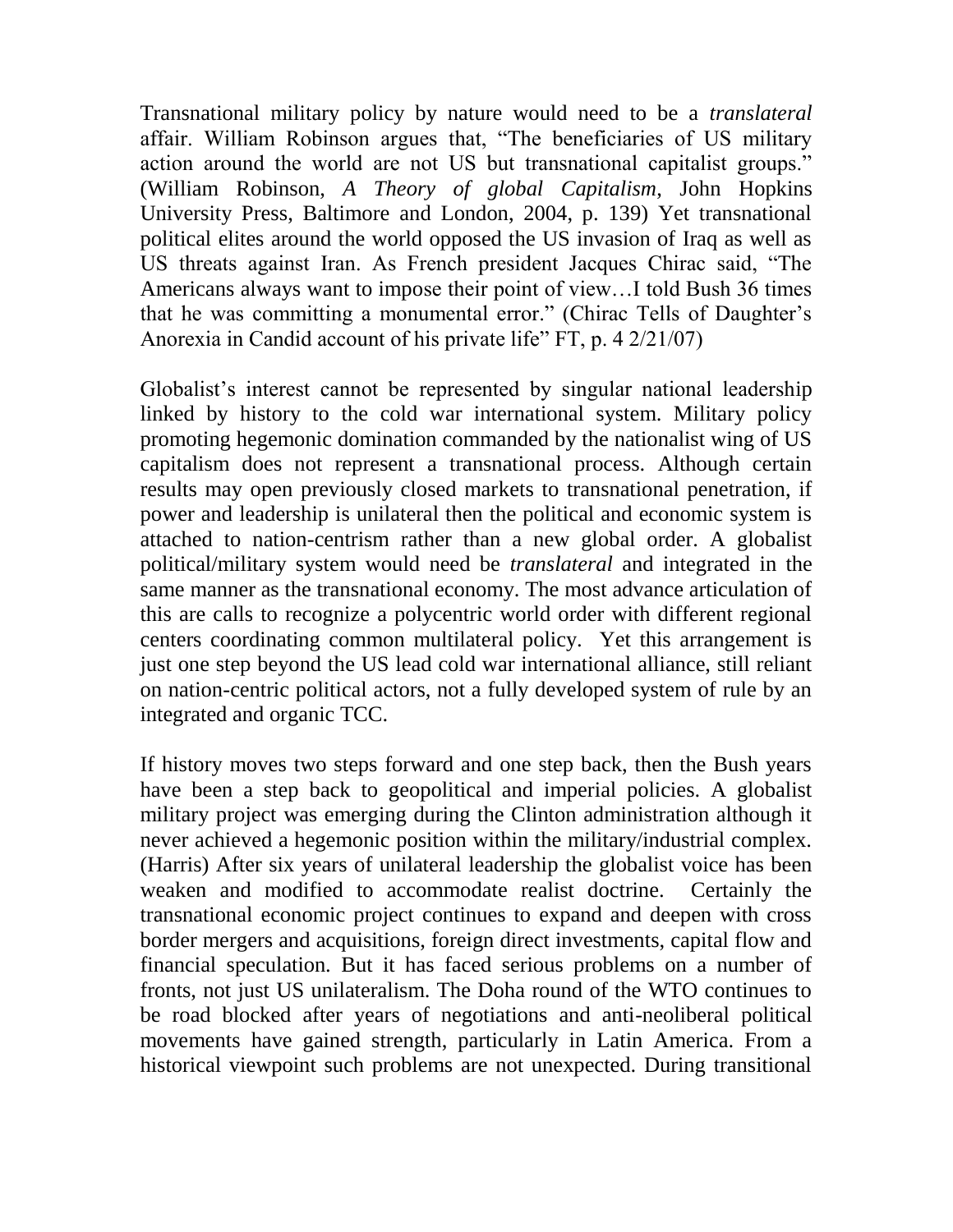eras there is often a disconnect between rapid economic developments and slowly changing political structures.

A number of important studies have recognized this nationalist/globalist split in the US ruling class. In Ismael Hossein-zadeh's book, *The Political Economy of US Militarism* he addresses the "conflict between the two major competing factions within the ruling elite at home: multilateralist proponents of neoliberalism, representing primarily the interests of nonmilitary transnational capital, on the one hand, and unilateralist advocates of nationalism and militarism, who tend to represent the interests of military industries and of the internationally noncompetitive businesses." (Ismael Hossein-zahed *The Political Economy of US Militarism*, Palgrave MacMillian new York, 2006, p. 4) Rather than oil and resources the author argues the main drive for war is the tremendous profits and huge economic needs of the military/industry complex. This analysis points to the permanent nature of aggressive imperialist policies built into the economic and political structure of the government and Pentagon.

Jonathan Nitzan and Shimshon Bichler contend that wars are driven by the accumulation needs of the "Weapondollar-Petrodollar Coalition." The authors also see two dominant capitalist factions tied to distinct regimes of accumulation. The first being the oil and armament corporations whose accumulation is "fuelled by stagflation and driven by conflict," the other being the "new economy coalition led by civilian high-tech companies." (Jonathan Nitzan and Shimshon Bichler, "The Economy of the Occupation." The Alternative Information Center, #10, Jerusalem, Sept. 2006. p. 18) This globalist faction is interested in "securing free trade and open capital flows, tries to establish political stability and international peace (and has) no need to physically conquer new territory." (Ibid, p. 10) Unlike Hossein-zadeh, Nitzen and Bichler argue oil is allied to the military/industrial complex and that energy resources have been a major element in all the wars that have raged in the Middle East. They do this in a detailed and careful study of price and profits in the oil and weapons industry before and after each war, linking the two industries as one faction of dominant capital. (Jonathan Nitzan and Shimshon Bichler. *The Global Political Economy of Israel*. Pluto Press, London, 2002)

As insightful as the above authors are they present an overly economist view of the military/industrial complex and the drive to war. Hossein-zahed argues that the oil industry itself has never advocated war and generally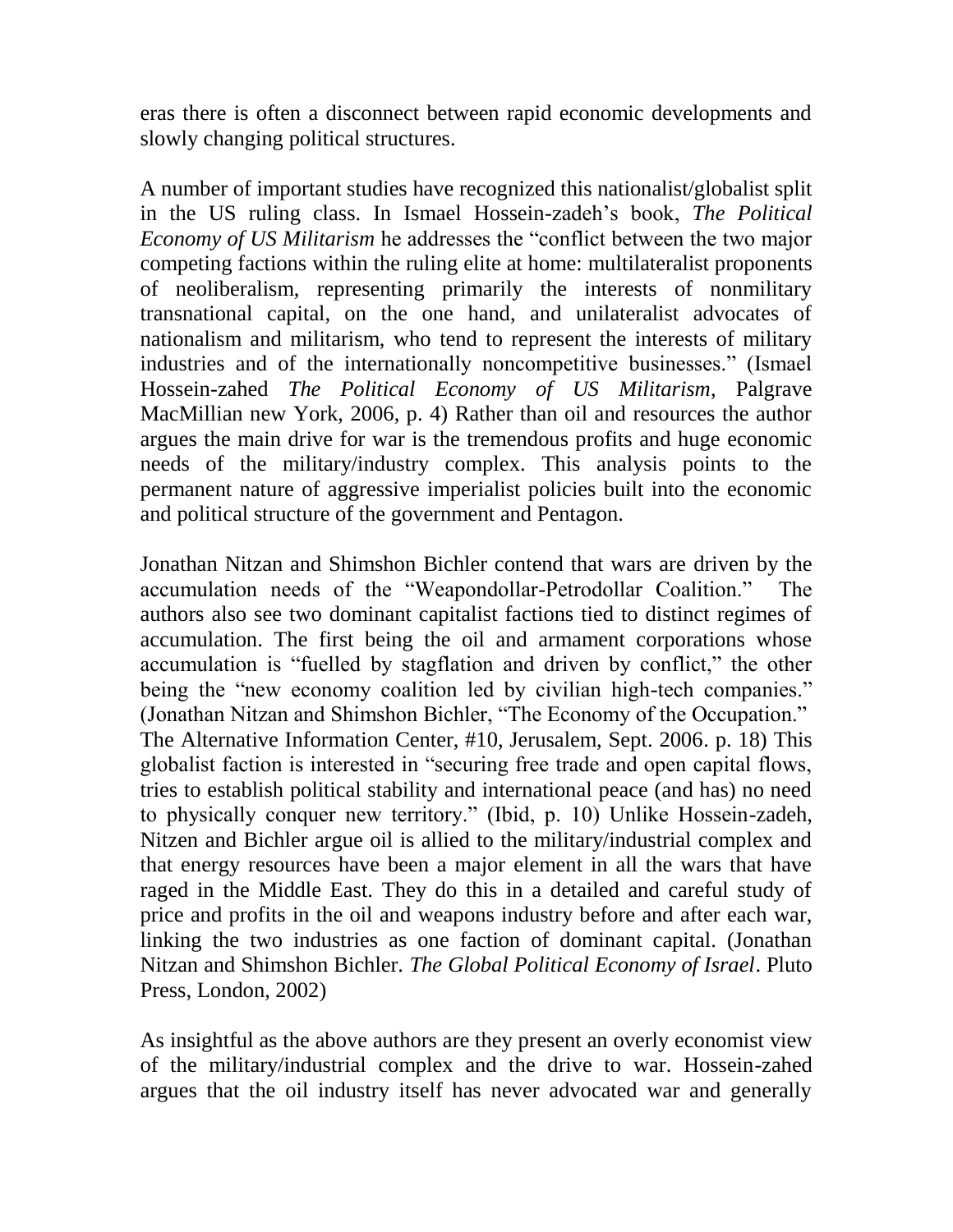prefers stability, but ignores the fact that energy security is an essential question for the entire capitalist class, not just oil companies. Nitzan and Bichler limit their analysis to the competition between two models of accumulation and the capitalist factions that are linked through profits and power to either broad economic expansion or inflation and stagflation. Ignored is the power of ideology and culture embedded in nationalism that plays a subjective motivating force among both elites and the population. This goes beyond mere propaganda. Consciousness becomes an objective force in political organization. We can't reduce political economy to rates of accumulation and the drive for profits, as important as these may be. Furthermore, while all three authors correctly point to nationalist and globalist class factions they fail to recognize this split extends into the military/industrial complex itself. (Harris)

Investigating these splits and possible military and political directions in the post Bush years will be the main subject below. How will failure in Iraq affect hegemonists, realists and globalists as they struggle to redirect US imperialism onto the road of recovery?

#### **Down But Not Out**

Hegemonists have called for sole US domination of the entire twenty-first century. This unilateralist project was most clearly articulated by the neoconservatives but reflects a broader base than this cadre of think-tank activists. Hard-line nationalist from the realist school of foreign policy participated in the formulation of this strategy. This included neoconservatives such as Paul Wolfowitz and Richard Perle but also neo-realists Dick Cheney and Donald Rumsfeld. Together they developed the unilateralist strategy in the influential policy paper titled "Rebuilding America's Defenses, Strategy, Forces and Resources for a New Century" published by the Project for the New American Century. Their strategic vision prepared the field for the Bush Doctrine of preemptive war. But it would be a mistake to see this policy as simply the product of some neoconservative coup. Its real influence came about because it represented a clear statement for major elements within the military/industrial complex articulating a map for political power and profits in the post-Soviet world. (Harris, "The Dialectics of Globalization")

By following this path the White House/Pentagon leadership team created what many in the ruling class see as the most serious strategic blunder in US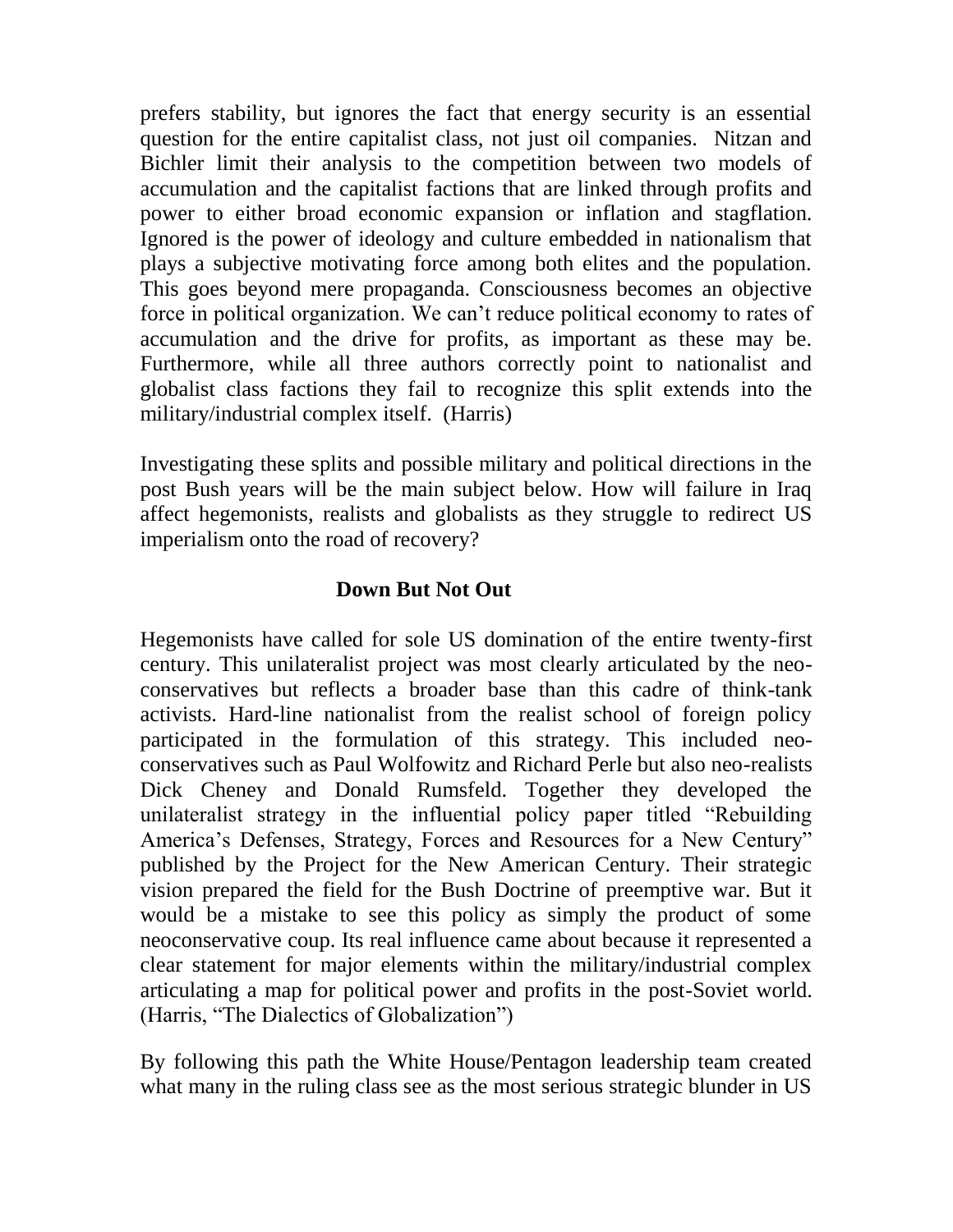history. As former national security advisor Zbigniew Brzezinski wrote, "the war in Iraq is a historic, strategic and moral calamity."(Zbigniew Brzezinski, "Four steps towards calming the chaos in Iraq" FT p.13 2/2/07.) The looming defeat in Iraq allowed other factions within US ruling circles to challenge the hegemonists. Concerned the fiasco could severely restrain US imperialism in the future The Council on Foreign Relations (CFR) and the National Defense University (NDU) jointly sponsored a "Symposium on Iraq's Impact on the Future of US Foreign and Defense Policy" in October 2006.

Panelist, Steven Miller from Harvard, laid out a grim picture of Iraq. *"The United States, with a half-trillion-dollar-a-year military, with 150,000 welltrained, well-armed forces in Iraq, possessing total superiority in the air, with a massive technological advantage is being stymied by 5,000 Ba'athist bitter-enders. What this told you was that there were ways for adversaries to confront American power that rendered irrelevant or neutralized many of our advantages militarily and gave them a chance to achieve their interests over ours. And I assume that anybody who's out there on the world stage who thinks they're on Uncle Sam's target list has noticed this. And if we come after them they know what to do...The point is that there is now a demonstrated, asymmetric strategy that can bog down, hog tie and stymie the United States of America." (*Steven Miller*,* "Coping with Rouge States, Failing States, and Proliferators." 10/6/06)

The magnitude of the defeat is such that neorealists and neoconservatives will be kept on the outskirts of power in the post Bush years. But their bold rejection of the Baker-Hamilton Iraq Study Group and their escalation of the war shows they may be down but not out. Just as CFR was declaring "The idea of talking to Iran is now the consensus position," (Guy Dinmore, "White House hunts for way into Iran talks" FT. p. 5 11/16/06) Bush was pushing more troop into Iraq and increasing threats against Iran. In fact, the escalation and the renewal of counter-insurgency doctrine indicates the strong attraction that military power and domination through victory maintains.

Widening the war brought renewed support from neo-realists such as Senators John McCain and Joe Lieberman. Neo-realists like Cheney, Rumsfeld and McCain seek hegemonic power without the crusading democratic rhetoric of the neoconservatives, more willing to limit US engagements to vital interests. In Iraq they see victory as central to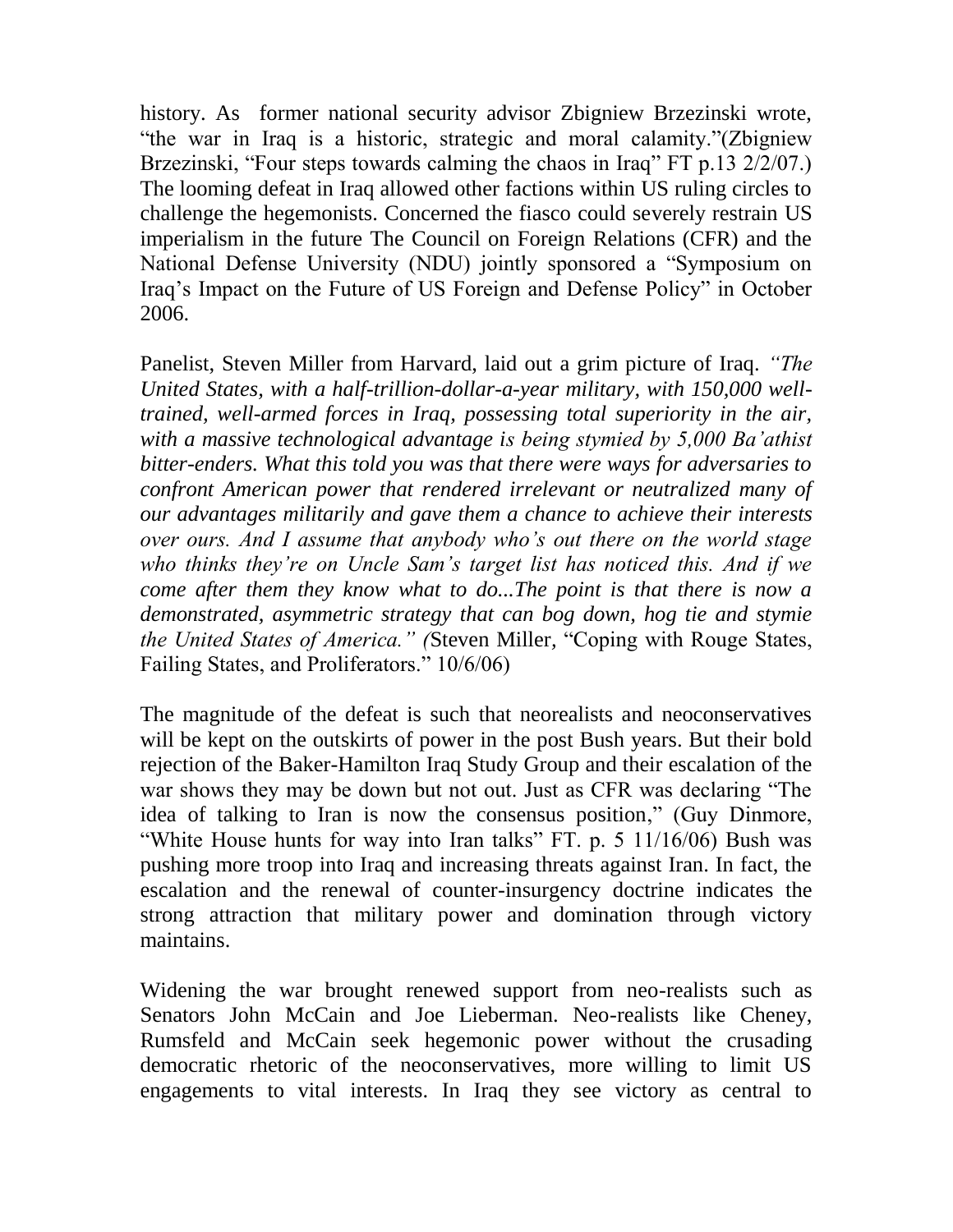promoting hegemonic power. Some neo-conservatives hope McCain can become the new hegemonist hero, as William Kristol writes; "The Republican Party will have to choose, in the very near future between Baker and McCain." (John Broder, Robin Toner, "Report on Iraq Exposes a Divide Within the G.O.P." NYT, 12/10/06) Another neoconservative argues "McCain could prosecute the war on terror vigorously with the kind of innovative thought that realists hate and the country needs." (Joshua Muravchik, "Operation Comeback." Foreign Policy, Nov/Dec 2006)

McCain defends the need for a broader and deeper commitment to war. A position long favored within the military/industrial complex and most clearly articulated in Collin Powell's doctrine on overwhelming force. This was one of the first battles within the Pentagon and swirled around Rumsfeld's implementation of the Revolution in Military Affairs (RMA) that called for a smaller, flexible and technologically advanced army. (Harris, "Dreams of Global Hegemon and the Technology of War") This doctrine worked well in Afghanistan and the taking of Baghdad. But some military leaders argued that a force of 250,000 or more was necessary to control Iraq. This continued to be a controversy during the entire occupation. Bush's post-Rumsfeld surge strategy and the resulting support of neorealist and neoconservatives is a shift away from RMA, buts maintains the object of world hegemony intact.

Although never adherents to overarching neoconservative theories McCain and Powell are still representatives of military/industrial influence and leadership. The Powell/Rumsfeld debates were always more about tactical differences than the fundamental role of US imperialism. The overwhelming force versus the RMA doctrine had important consequences over military contracts, force size and battlefield tactics that are often the lifeblood of bureaucratic conflicts inside Washington. The difference with Rumsfeld was not over a reliance on hard power, but over how best to construct a military force and political leadership that best guarantees US hegemony.

In Foreign Policy Joshua Muravchik makes an appeal on "how to save the Neocons." He writes, "*One area of neoconservative thought that needs urgent reconsideration is the revolution in military strategy that our neocon hero, Secretary of Defense Donald Rumsfeld, has championed. This love affair with technology has left our armed forces short on troops and resources…Let's now take up the burden of campaigning for a military force that is large enough…to assure that we will never again get stretched so*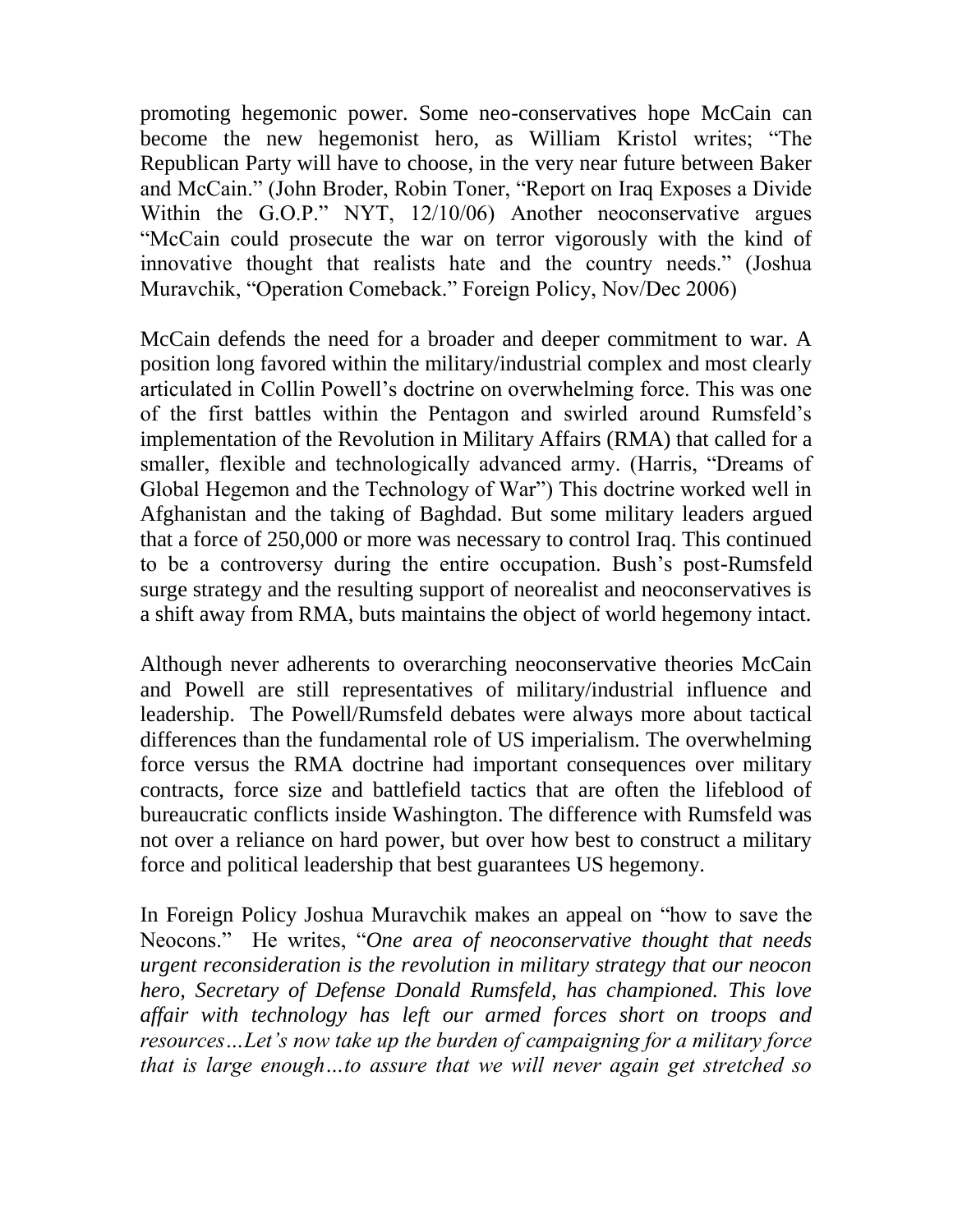*thin. Let the wonder weapons be the icing on the cake."* (Joshua Muravchik, "Operation Comeback." Foreign Policy, Nov/Dec. 2006.)

The renewed hegemonist/neo- realist strategy emerged out of the American Enterprise Institute (AEI) in the paper titled "Choosing Victory, A Plan for Success in Iraq" by Frederick W. Kagan, a neoconservative and associate of the Project for the New American Century. Faced with the Baker-Hamilton group, vice-president Cheney asked Kagan to draw-up an alternative policy that advocated victory over what they saw as Baker's plan for defeat. This lead to the surge strategy that called for more soldiers, money and time. (Kagan, Choosing Victory 1-5-07 www.aei.org/publications)

Some at the AEI even accused troops of avoiding combat. Kagan's fellow neo-conservative Michael Ledeen wrote; "We've got lots of soldiers sitting on megabases all over Iraq. They should be out and about…I don't know how many guys and gals are sitting in air-conditioned quarters and drinking designer coffee, buts it's a substantial number. Enough of that." (Ledeen, "The Sure and its Critics', 1/9/07, [www.aie.org/about\)](http://www.aie.org/about) This after over 3,000 dead and 25,000 wounded.

The surge strategy relies on the counter-insurgency doctrine advocated by General David Petraeus that argues the military must protect citizens from violence and win their hearts and minds through economic aid. But as history shows counter-insurgency campaigns target civilian populations because guerrillas are embedded among the people. For insight we can turn to two more associates of the AEI , Eliot Cohen and Bing West. They call upon the US military to increase the Iraqi prison population by 600 percent complaining that releasing prisoners has been "the single weakest link in the US strategy." (Bing and Cohen, "Our Only Hope" 1/8/07 WSJ) One can easily imagine the house to house sweeps this would entail and the anger and fear it would create among Iraqis. A returning American interrogator from Abu Ghraib reported more than 80% of the current prisoners are innocent Iraqis picked-up in neighborhood raids. (Tori Marlan, "How I Learned to Hate the War." August '06, Chicago Reader)

A more concrete assessment of counter-insurgency difficulties is given by Antulio Echevarria II from the Army War College and Director of National Security Affairs. Echevarria writes, "W*hat terrorist groups such as Hamas, Hezbollah, and (to a lesser extent) Al Qaeda actually have done is integrated themselves into the social and political fabric of Muslim societies*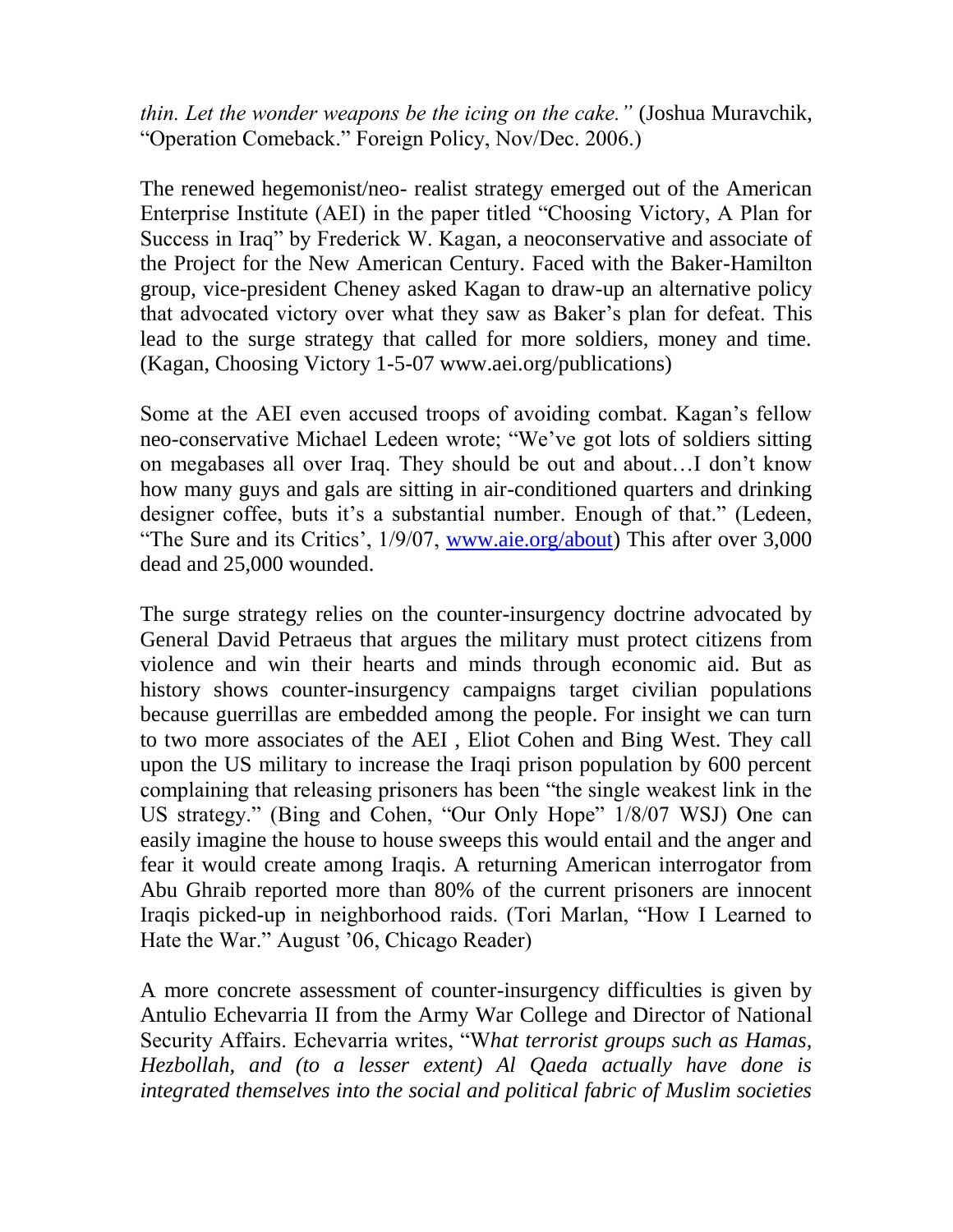*worldwide. Hamas and Hezbollah, especially, have established themselves as organizations capable of addressing the everyday problems of their constituencies: setting up day cares, kindergartens, schools, medical clinics, youth and women's centers, sports clubs, social welfare, programs for free meals, and health care. Each has also become a powerful political party within their respective governments…in short, they have become communal activists for their constituencies, which have, in turn, facilitated the construction and maintenance of substantial financial and logistical networks and safe houses."* (Echevarria, "Fourth-Generation War and Other Myths." Nov. 2005, Strategic Studies Institute)

In light of this assessment counter-insurgency wars, in Iraq or elsewhere, clearly would have to attack the local population that creates the support network for the insurgency.

This review of changing tactics in Iraq is important because its sets the stage for future wars. Overwhelming force and counter-insurgency doctrine are strategies for occupation. But all imperialist occupations face the same political problem. They are opposed by local people who yearn for independence and self-determination. This fundamental truth is something no Washington think-tank or Pentagon general can admit to, not even to themselves. They always believe in the rightness of their cause, be it the white man's burden or the war against terror.

Hubris blinds military/industrial intellectuals time and time again. Their understanding of conditions is always framed by the bias and dogmas formed in the imperial center, leaving them ignorant to the complexities of local dynamics. National chauvinism that originates in power and wealth never accepts that less powerful, less wealthy and less technological endowed societies can run their affairs better than the imperialist center, so defeat always seems unimaginable.

Just listen to the eloquent arrogance of Richard Perle shortly before the war; *"Those who think Iraq should not be next may want to think about Syria or Iran or Sudan or Yemen or Somalia or North Korean or Lebanon or the Palestinian Authority…if we do it right with respect to one or two…we could deliver a short message, a two-word message, 'Your next.'"* (Perle "Next stop Iraq.")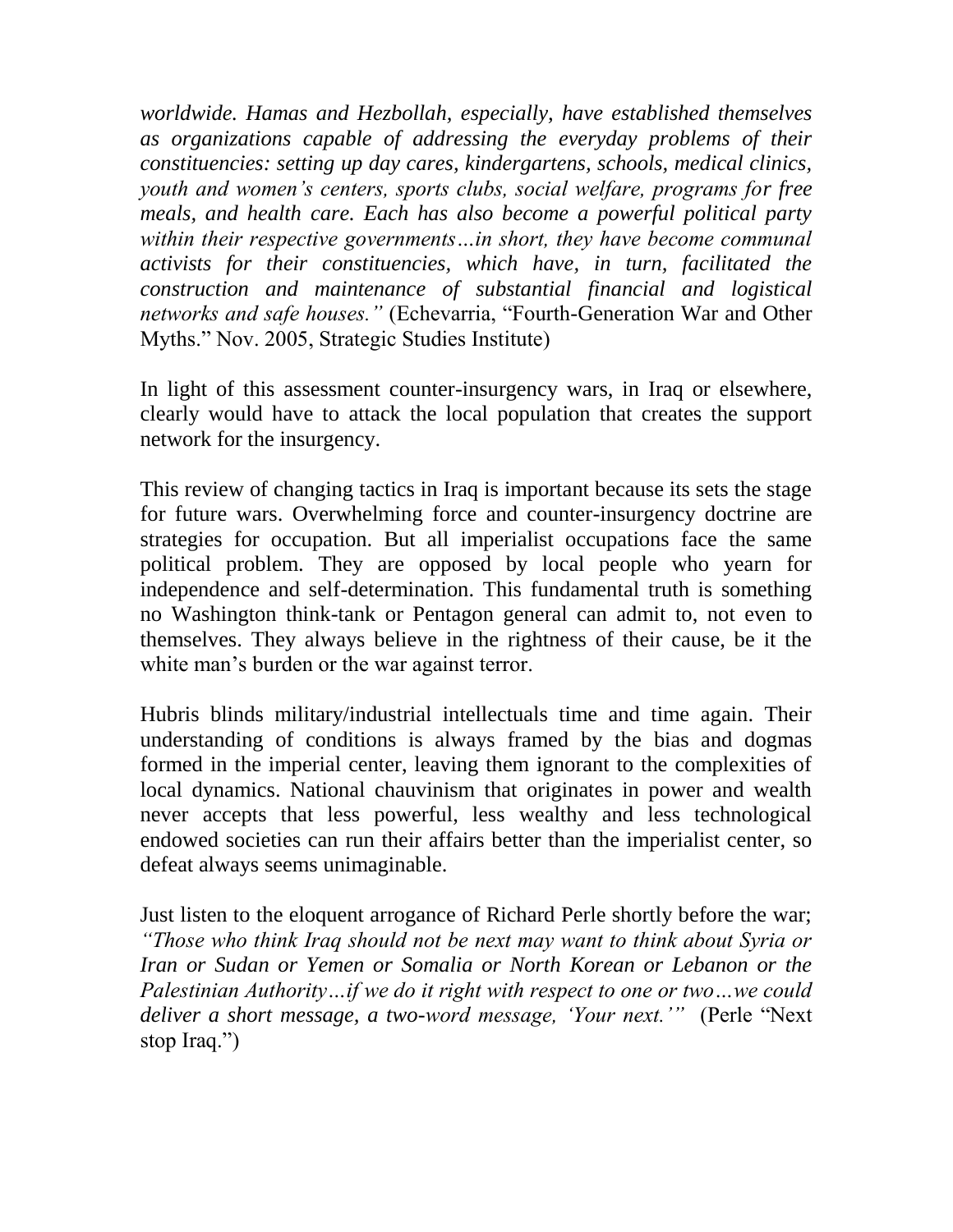This arrogance was evident in the refusal of the White House to recognize the populist character of the Iraq insurgency. The US was unable to train a competent new Iraq army, yet the insurgents, labeled "dead-enders" by Cheney, had no problem with motivation. One of Rumsfeld's close advisors, General Jack Keane, now working for the AEI and a major spokesperson for the surge strategy says, "What we didn't plan for is what happened," (Peter Boyer, "Downfall" The New Yorker, 11/20/06, p.63) It sounds like a broken record left over from Viet-Nam.

Foreign occupations have a poor record of planning when it comes to defeating home grown insurgencies. Those insurgencies that are defeated are most often the result of internal wars with no or limited direct foreign military presence. This was a major difference in the success of guerrilla wars in Africa and their failure in Latin America. The post WW II colonial struggles in Africa liberated Algeria, Angola, Guinea Bissau, Kenya, Mozambique, Namibia and Zimbabwe. But the internal revolutionary insurgencies of the 1960s and 1970s fought in Argentina, Brazil, Bolivia, Mexico, Peru, Uruguay and Venezuela were all defeated**.** 

Below we can take a partial survey of the success and failure of guerrilla insurgencies beginning in W.W. II. These are limited to wars in which national liberation and/or socialism were at issue and not civil wars based on ethnic or religious divisions or rivalries over the spoils of war. Besides Iraq important insurgencies that continue unresolved today would include Palestine, Colombia, Turkey, Sri Lanka and the Philippines.

| Insurgent victory   Insurgent |               | Insurgents    | Internal       | war l | Foreign                |
|-------------------------------|---------------|---------------|----------------|-------|------------------------|
| against                       | victory<br>in | defeated      | in settlements |       | occupation with        |
| occupation                    | internal wars | internal wars |                |       | internal<br>settlement |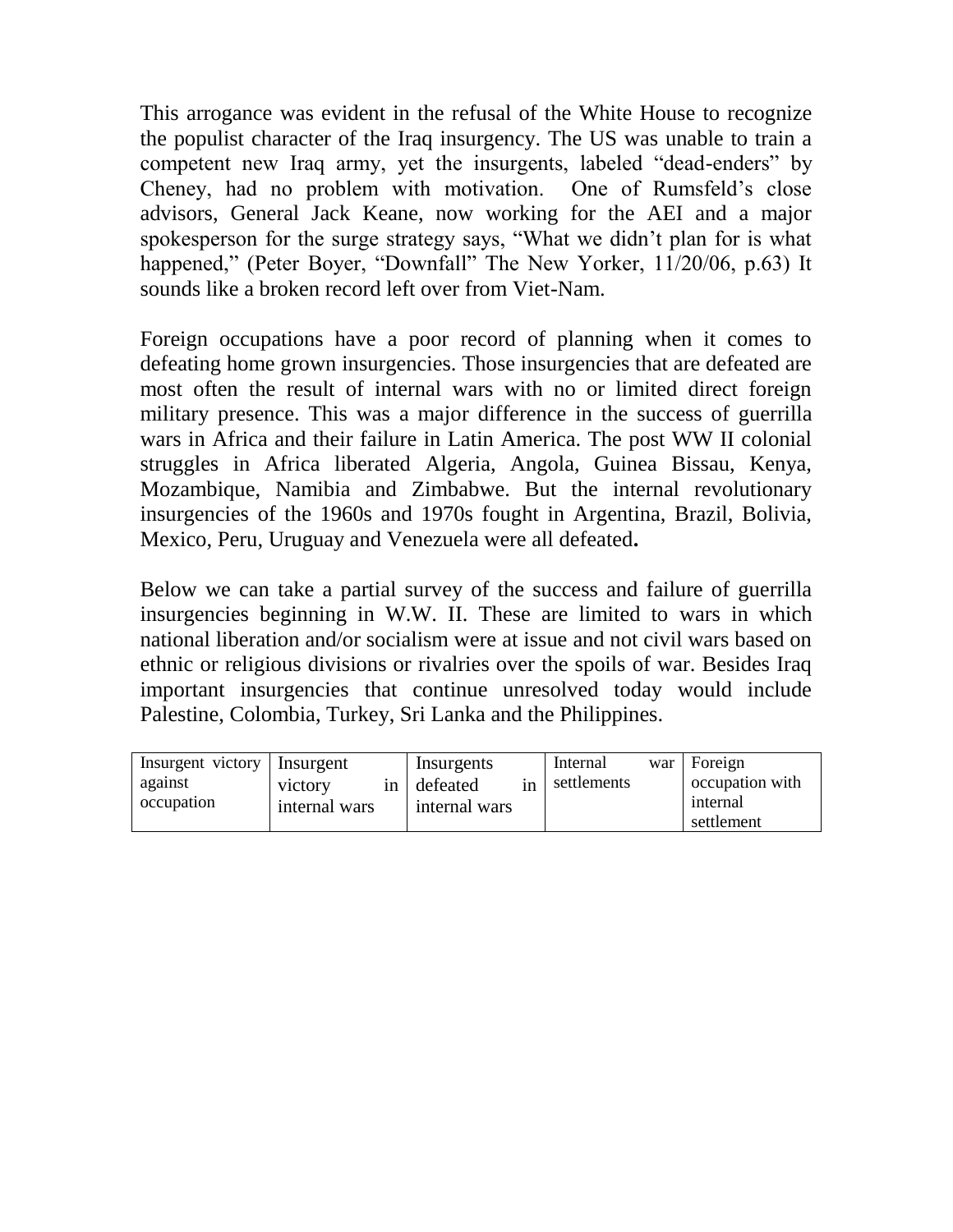| Albania       | China     | Argentina      | El Salvador | Ireland |
|---------------|-----------|----------------|-------------|---------|
| China         | Cuba      | <b>Brazil</b>  | Guatemala   |         |
| N. Korea      | Nicaragua | <b>Bolivia</b> | Nicaragua   |         |
| Yugoslavia    | Ethiopia  | Mexico         | S. Africa   |         |
|               |           | Peru           | Nepal       |         |
| India         |           | Uruguay        |             |         |
| Algeria       |           | Venezuela      |             |         |
| Angola        |           |                |             |         |
| Eritrea       |           | <b>Burma</b>   |             |         |
| Guinea        |           | Malaysia       |             |         |
| <b>Bissau</b> |           | India          |             |         |
| Kenya         |           | Thailand       |             |         |
| Mozambique    |           |                |             |         |
| Namibia       |           |                |             |         |
| Zimbabwe      |           |                |             |         |
|               |           |                |             |         |
| Cambodia      |           |                |             |         |
| Laos          |           |                |             |         |
| Viet-Nam      |           |                |             |         |
|               |           |                |             |         |
| Afghanistan   |           |                |             |         |
|               |           |                |             |         |
|               |           |                |             |         |
|               |           |                |             |         |

## **Realist Resurgence**

Mainstream foreign policy elites have long been part of the realist school that advocates US leadership of an international alliance with a combination of hard and soft power. As the debacle in Iraq grew deeper their voices became louder culminating in the Baker-Hamilton report which called for a regional diplomatic solution and a phased withdrawal of US troops.

Realists see global order as a balance of power set in a framework of alliances that recognize legitimate areas of influence for national competitors. For example, during the cold war Soviet influence in Eastern Europe or today Iranian influence in the Middle East. Containment and engagement are its policies of choice with wars limited to peripheral areas of the Third World or vital national interests. In the Middle East they seek a renewed balance of power that maintains US interests.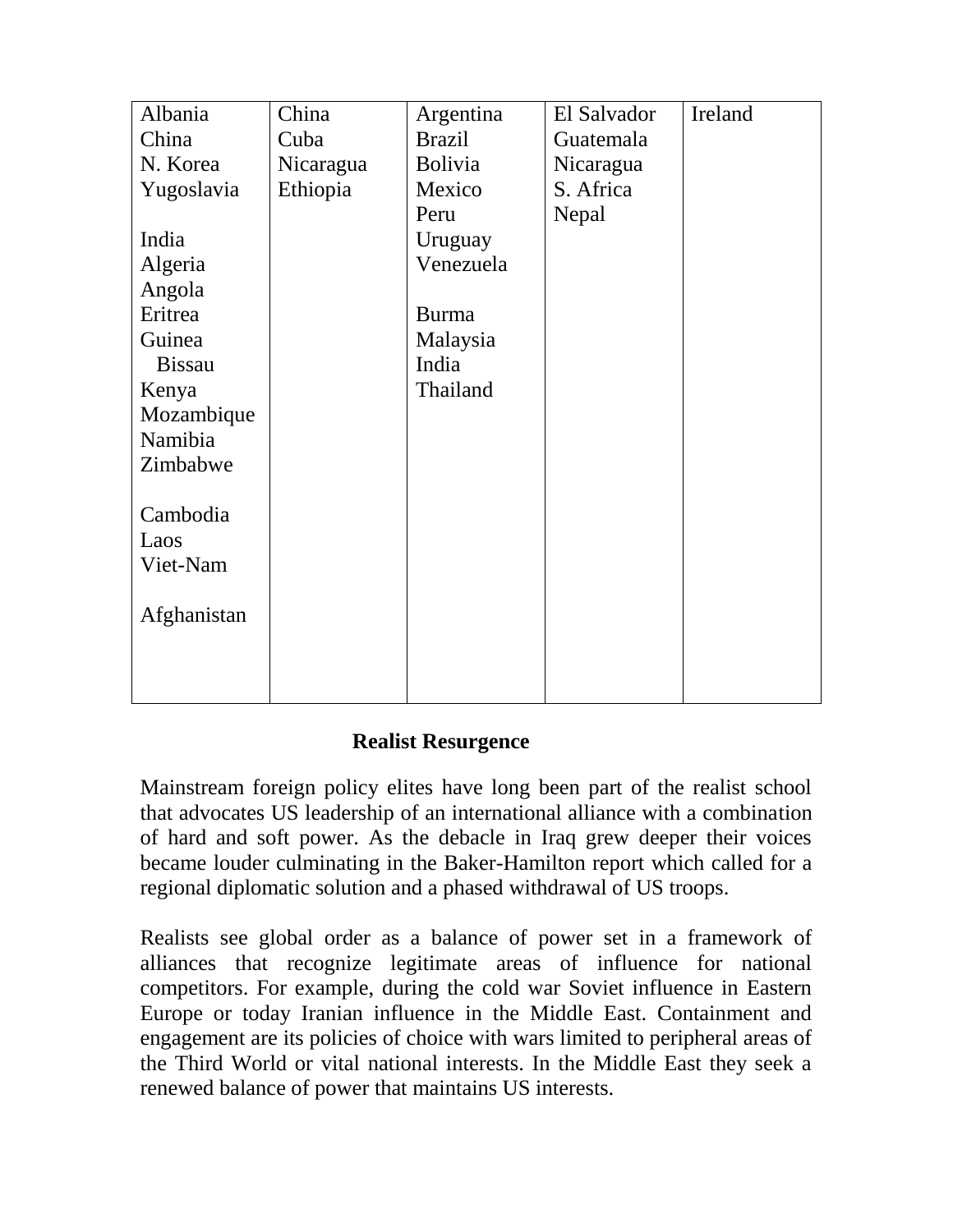Understanding the war in Iraq as the greatest strategic blunder in US history will result in the realist pushing hard to keep hegemonist out of the White House after 2008. Richard Haass , president of the Council on Foreign Relations, states that the "US dominance of the Middle East has ended…It is one of history's ironies that the first war in Iraq, a war of necessity, marked the beginning of the American era in the Middle East and the second war, a war of choice, has precipitated its end." (Richard Haass, "The New Middle East" Foreign Affairs, Nov/Dec 2006) Adds another CFR member Ray Takeyh, "This has got to be the most incompetent administration in history." (Guy Dinmore, "White House hunts for a way into Iran talks" FT, p. 5 1/16/06) Such harsh conclusions by the CFR has important impact in Washington. CFR is a major center for foreign policy and has been since its founding in 1918. As Hossein-zadeh writes, "the organization is composed of wealthy, influential and largely global-oriented corporate leaders, with networks and ties to major industrial, financial, and trading corporations, as well as with elite academic and legal experts in Ivy League schools and Wall Street law firms." (Hossein-zadeh, p. 42)

The strongest argument for the realists was the success of Desert Storm lead by George Bush after Iraq invaded Kuwait. Bush senior built an effective international coalition including many Arab states with the intention of reestablishing stability and security to the Middle East not regime change.

The war held to the Powell Doctrine that asks eight fundamental questions:

- . Is a vital national security interest threatened?
- . Do we have a clear, attainable objective?
- . Have the risks and costs been fully and frankly analyzed?
- . Have all other non-violent policy means been exhausted?
- . Is there a plausible exit strategy?
- . Have the consequences been fully considered?
- . Is the action supported by the American people?
- . Does the US have broad international support?

Most of these questions were answered before the start of Desert Storm, and just as completely ignored in the Iraq invasion. The Powell doctrine was developed to avoid large-scale on-going occupations similar to Viet-Nam and used to argue against small scale "humanitarian wars" favored by the globalists.

## **Global Alliances**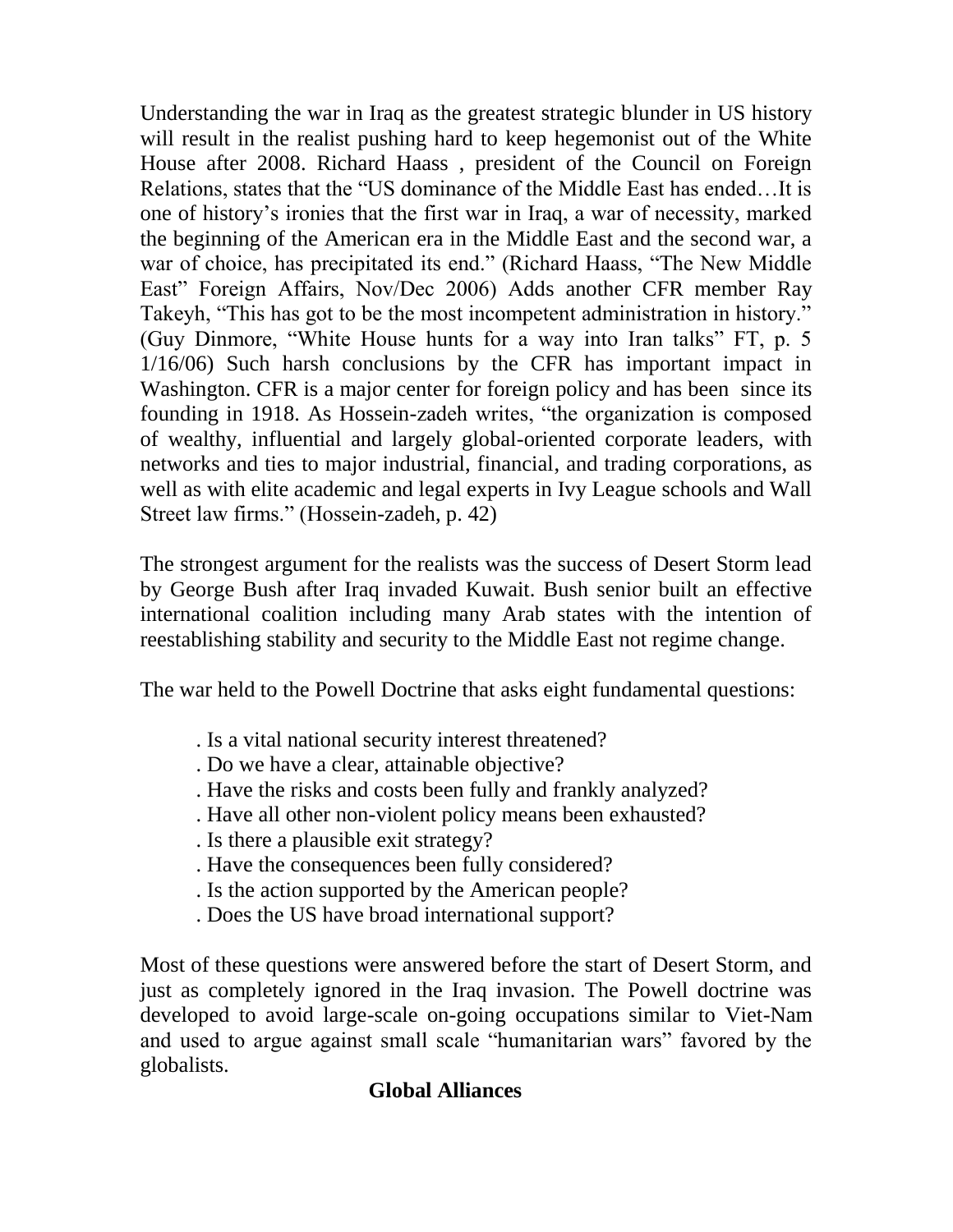Beyond realist/globalist opposition to aspects of hegemonist military policies are two fundamental disagreements concerning the importance alliances and the role of nation-building. For hegemonists alliances restrict US power, forcing compromise and curtailing US objectives. If any one issue grated on realist sensibilities it was this.

As the CFR and the NDU were holding their post-Iraq symposium the Army War College published an important paper titled "Alliance and American National Security." The paper helps define foreign policy principals for the post-Bush years and was part of the realist push to get beyond the war.

Author Elizabeth Sherwood-Randall defends the central importance of alliances as a strategic orientation that is multifaceted and set within cooperative international arrangements. Characterizing the hegemonist approach as "sloppy thinking" she argues the difference between a "coalition of the willing" and long-term alliances "could not be starker" and are "two entirely different organisms."(Elizabeth Sherwood-Randall, "Alliances and American national Security." October 2006, Strategic Studies Institute, Army War College, p.3)

For Sherwood-Randall alliances are akin to "long marriages" in which the perspectives and interests of each partner bears on common decision making. As she write, *"in developing policy initiatives and in deciding on course of action, the United States explicitly would give allies more voice and more capacity to influence their own future."* ( p28) Yet Sherwood-Randall still advocates a hegemonic US role arguing, *"The purpose of alliances in US national security policy must be fourfold: To generate capabilities that amplify American power; to create a basis of legitimacy for the exercise of American power; to avert impulses to counterbalance American power; and to steer partners away from strategic apathy or excessive self-reliance."* (p. 10)

The author seems trapped between two eras. On one hand adhering to a US lead international system with strong roots in the cold war, yet recognizing fundamental changes in the post WW II system . Attempting to come to grips with the new world she writes, the "United States must accept the reality that its allies no longer depend as they once did on the American security guarantee (and that the US) needs to spearhead a sustained initiative to reconcile the tension between the regional rootedness of its partnerships and the increasingly globalized nature of the  $21<sup>st</sup>$  century." (p. 25)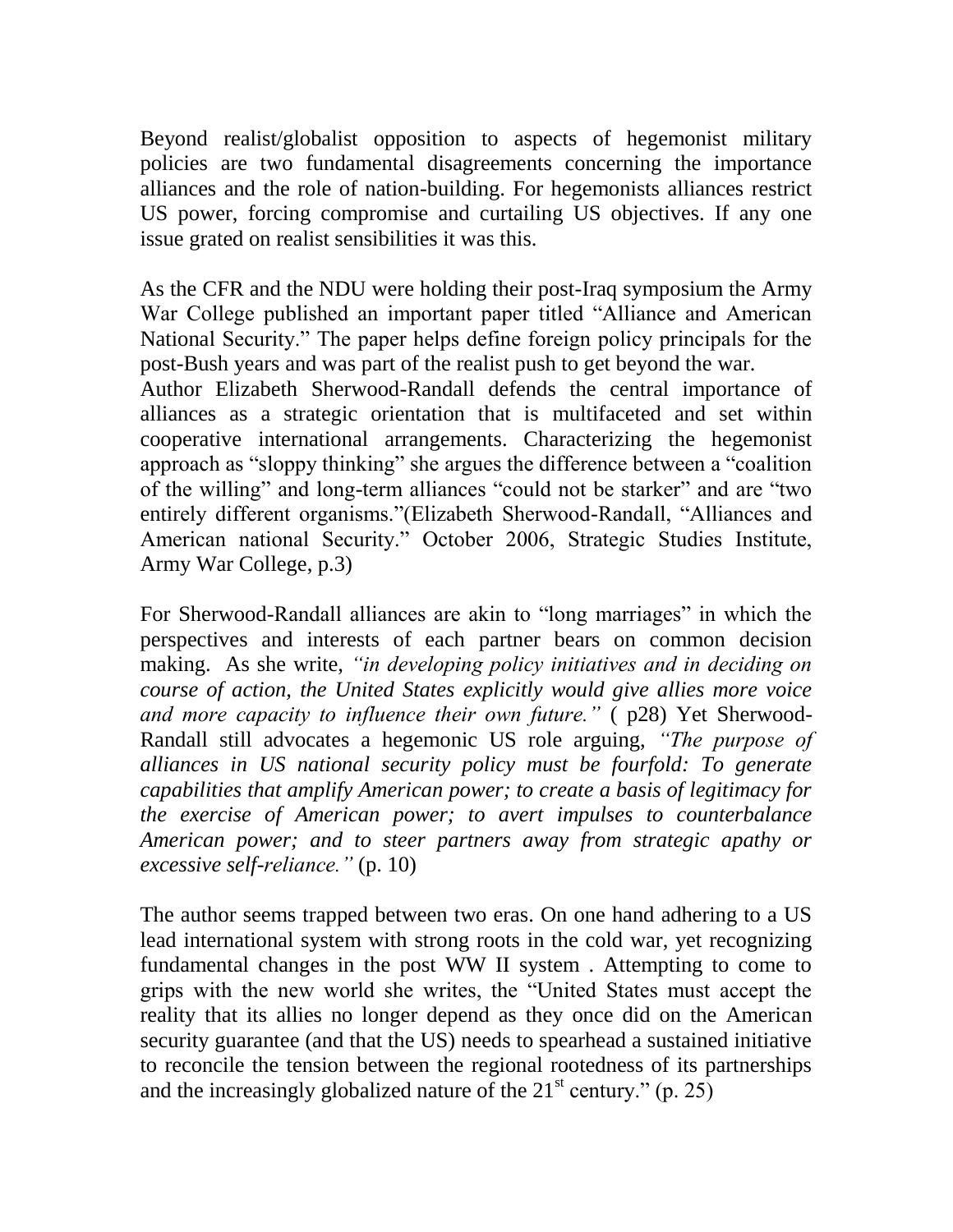But she fails to realize is that allies will be more independent in a globalized world wheter the US allows it or not. A hegemonic relationship no longer based on a common threat makes Washington the bully. This will become particularly evident as time goes on. The European generation that welcomed US troops to fight Hitler and invited them to stay to counter balance the Soviet Union will soon be gone. In its place will be those who see US foreign policy as the wars in Viet-Nam and Iraq. Such enduring memories will provide little attraction to US leadership. Iraq has become the defining foreign policy experience of today's youth and around the world an "Iraq syndrome" will develop similar to the aversion to war after Viet-Nam.

In addition, while the author calls for a world spanning network of alliances, somehow China is excluded from this project. Again, this shows how realists fail to fully understand the extent of globalization in which there will be no stability without the inclusion of all major powers. Sherwood-Randall's definition of security is also too narrowly defined in military and nationcentric terms. There is no recognition of security issues such as the environmental crisis and pandemic diseases. Yet global warming, according to the prestigious Stern report, may create 150 million refugees. How can any country be secure in such a world without a common global effort?

Globalist's views have a more restrained attachment to US power and allow greater room for a polycentric political order. Speaking at the CFR Iraq symposium Dana Allin argues that working with Europe gives the US additional capacity, legitimacy and restraint. These are linked by "embedding our power in the imperfect order of global institutions and governance (and) allowing ourselves to be restrained by international opinion – a restraint that would be good for us. If we had accepted it in 2003, we might have avoided disaster in Iraq. If we accept it now, we might avoid future disasters." (Dana Allin, "Appeasement or Restraint? The Transatlantic Dialogue after Iraq." Council on Foreign Relations 10/6/06)

Another symposium speaker Ronald Steel, also voiced support for a polycentric world order. When asked if the US should seek a trilateral policy with Russia and China he replied, "I think it's all very well to talk about the case for American hegemony and the case for Goliath is reassuring, but it isn't reassuring and it doesn't work. Therefore, I think the only truly intelligent policy would be precisely to move towards a concert of powers."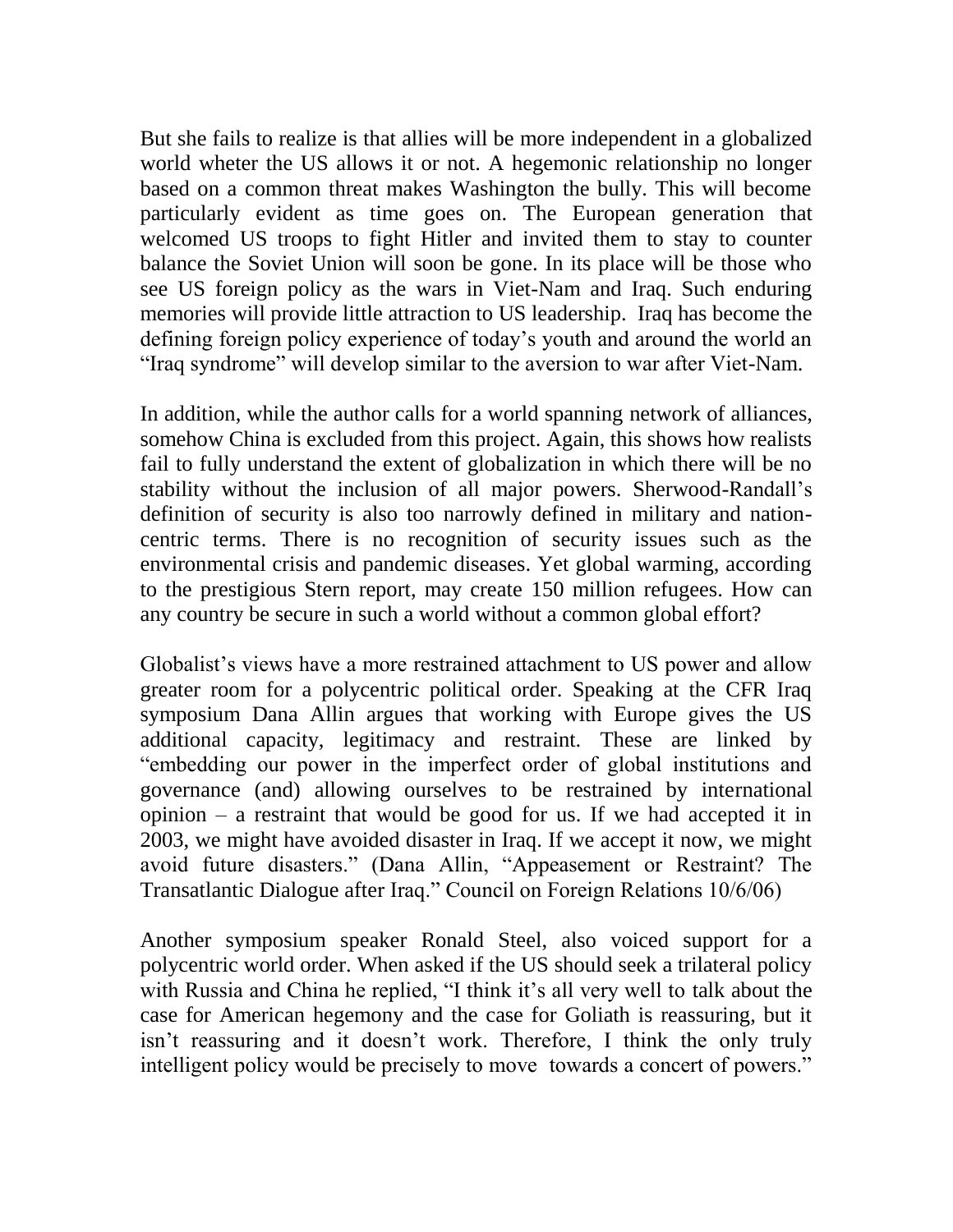(Steel, "The Direction of US Foreign and Defense Policy after the Intervention in Iraq." Council of Foreign Relations, Oct 6, 2006)

### **A Globalist Alternative?**

Building a common strategic security project may be the hardest task for transnational capitalists and globalist intellectuals. Security and military power goes to the very essence of nation-state identity and purpose, and the attacks of 9/11 have strengthen the nationalism and militarism still inherent in the old international system. Yet terrorism has forced security questions into a qualitatively different context traditional statist realities and superpower stand-offs. As a non-state threat terrorism necessitates a global response based less on overwhelming might than on cooperation, coordination and mutual reliance. Rather than military occupations and unilateral hegemony, police actions and a cultural war for the ideological hegemony of universalist human rights is essential. When asked what he thought about the French revolution Zhou Enlai famously stated, "Its too soon to tell." His words ring true today as the political and social ideas that developed out of the enlightenment are challenged by many forms of fundamentalist thought.

Faced with both military and cultural challenges is the TCC capable of developing a security and military doctrine for globalization? The TCC seeks to build a stable environment for the expansion of capital into every nook and cranny in the world. Countries that challenge their global empire and attempt to follow a different logic of development are labeled rogue states needing to be discipline, often through intervention. Both terrorism and regional stability are rationales for military action. But while globalist rely on hard power, they believe in balancing military force with soft power. As Joseph Nye points out, the attraction of cultural and ideological power is as important as the coercion of missiles and tanks. The globalist approach is actually close to the Marxist theories of Antonio Gramsci who showed the most effective method of capitalist rule combines both cultural hegemony and force. (Nye)

The problem is developing a strategic vision that aligns military institutions to soft/hard power polices. The most successful attempt to do so was the Clinton years. It was during this period that "humanitarian intervention" was promoted hand-in-hand with nation building projects. (Harris, "Dialectic of Globalization') This produced small wars that sought to intervene in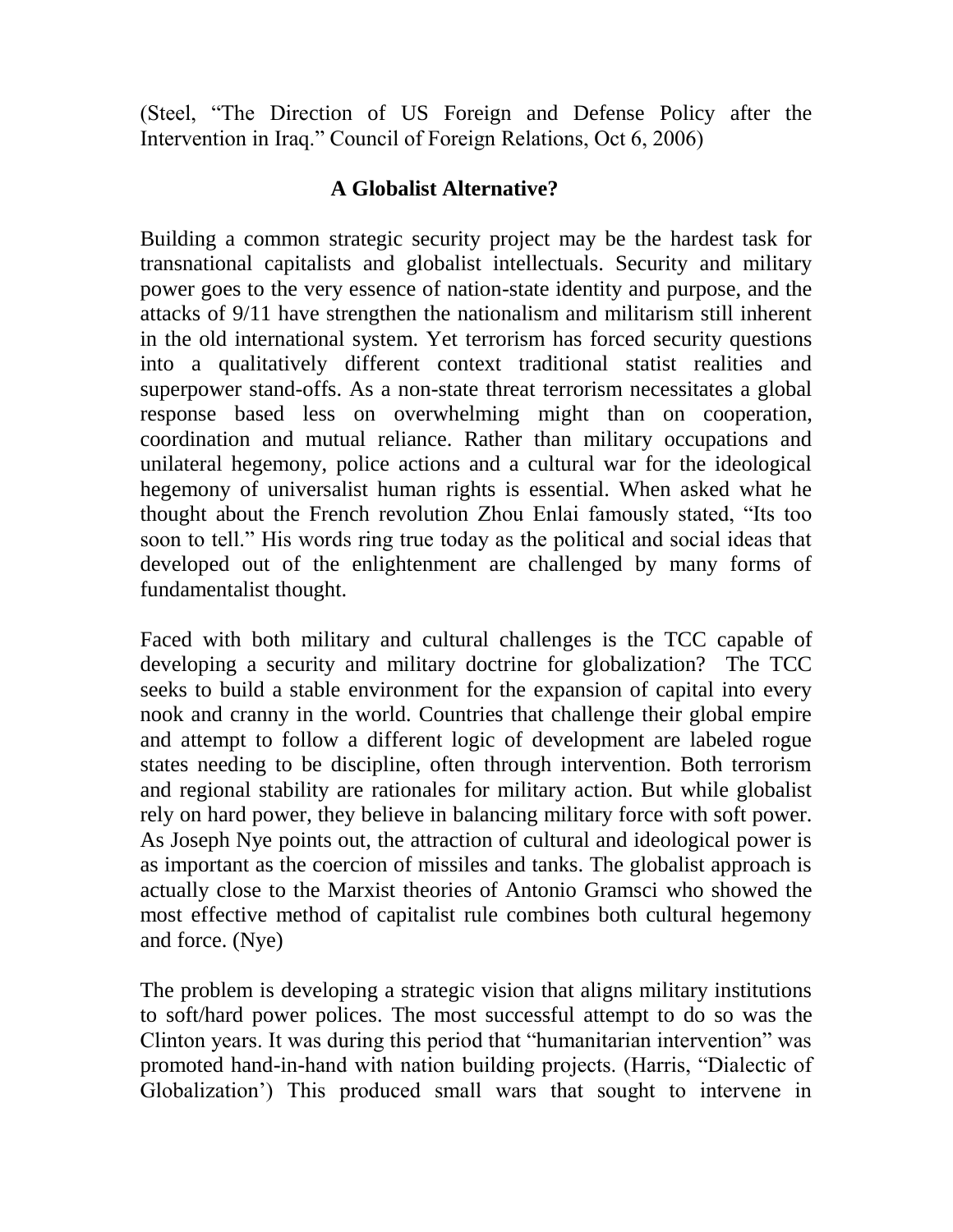ongoing civil conflicts and stabilize countries through institution building and economic integration with global accumulation. The US military was still the main actor on the world stage but most often in coordination with the United Nations or Nato. Interventions in Bosnia and Kosovo sought justification as humanitarian efforts to stop bloody civil wars, as was the US occupation of Somalia. In Haiti the US invasion attempted to stabilize the country by reinstalling Jean-Bertrand Aristide as president. But while important components of a globalist policy were forming 9/11 cut-off its full-blown articulation. As a result globalist's military doctrine stands with one foot in the nation-centric international system and one foot in a swamp of half-suggestions and partial policy.

Such "humanitarian interventions" under Clinton were never supported by the realists or hegemonists who criticized them as unnecessary adventures outside of US vital interests. And both attacked nation building as beyond the role of the military and as a waste of effort and money. Furthermore, as they see the centrality of international relations as nation-centric competition they also reject the globalists definition of vital interest as common interest. The biggest win for the globalists is recognition by realists and hegemonists of the importance of nation-building, economic reconstruction, political stability and civil institutions. But this only came about with the terrible price paid in Iraq and the rapidly deteriorating situation in Afghanistan.

In addition, the globalist appropriation of human rights rhetoric remains problematic in a world of economic inequality and military intervention. The transnational capitalist class may have room for Chinese, Indians and Brazilians, but capitalism is a system built upon structural inequalities. At its very core is the expropriation of wealth from the labor of others. In turn rebellions and alternative models will continue to confront their global project.

There are three global military institutions, the US armed forces, Nato and the UN. Any fully articulated globalist military doctrine would need to promote a coordination of action and policy between these three institutions. In addition countries of growing importance, not only in economic but also in military terms, would need to be part of any configuration. This would include Russia, China and India, through UN participation. In 2006 the UN had 100,000 soldiers, police and civilians under its control overseeing the second largest deployed force after the US. Costs topped \$5 billion with an expected \$7 billion to be spent in 2007. The UN has been involved in the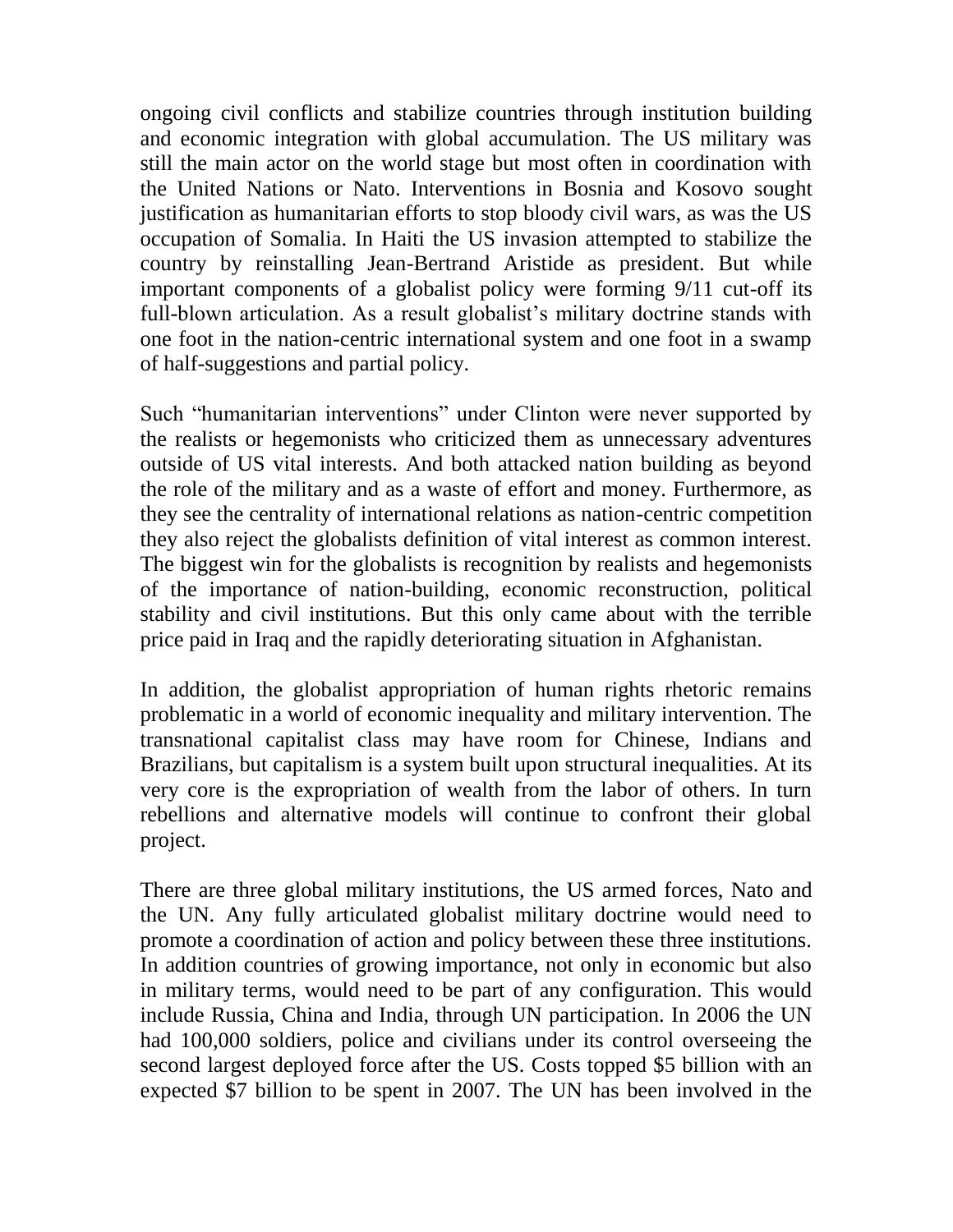Congo, Sierra Leone, Burundi, Ethiopia-Eritrea, East Timor, Bosnia, Rwanda, Somalia and in 2006 sent 10,000 troops to Lebanon that included Italy, France and Germany. Still, India, Pakistan and Bangladesh are the three top global contributors to UN forces. In all there are 18 ongoing UNled deployments. (Mark Turner, "Peacekeeping blues", FT Weekend, 12/9/06 ) But peacekeeping not war fighting is the UN mandate. Military interventions are to provide space and time for a political process to unfold between belligerent sides. In addition, UN forces specialize in nationbuilding projects, oversee elections and help in economic reconstruction.

Nato is the other military force essential for any globalist doctrine and is struggling to define its expanded role in the world. Their greatest thrust into global affairs is the presence of 33,000 Nato troops in Afghanistan. Meeting in Riga in 2006 the alliance pushed its mandate to include peacekeeping, counter-terrorism and dealing with failed states. The globalist argue Nato should evolve into a military consortium for the world's democracies. Writes Ivo Daalder and Robert Schuman, "genuine co-operation and burden sharing – real multilateralism – *is* possible and, indeed, necessary…An effective Nato is the sine qua non of democratic multilateralism…Only by beginning to develop Nato as a global institution of democracies will the allies be capable of not just talking the multilateral talk, but actually walking the multilateral walk." (Ivo Daalder, Robert Schuman, "America and Europe must learn about alliances." FT, 12/05/06, p. 13) Ron Asmus, executive director of the German Marshall Fund's Transatlantic Center, calls on Nato to reinvent itself for a "strategic leap to a new era…to become a more global alliance that takes it to places beyond the European heartland and on missions beyond the imaginations of the founding fathers." (Ron Asmus, "Nato must go global to have a meaningful purpose." FT 2/7/07, p. 11)

The big test for Nato is Afghanistan where British, Canadian, Dutch, Estonian, Polish and US forces are involved in fighting a resurgent Taliban. In addition French, German , Spanish, Turkish and Italian troops are also present but show reluctance to engage in combat. Taliban attacks on Nato forces increase by 270 percent in 2006 and their area of operations increased four fold. Calls to increase Nato and US forces are being voiced. Anthony Cordesman of the Center for Strategic and International Studies argues for "immediate increases and to create a fully resourced long-term plan to fight a long war," (Anthony Cordesman, "Stop denying the seriousness of the Afghan threat" FT, 1/22/07, p. 13)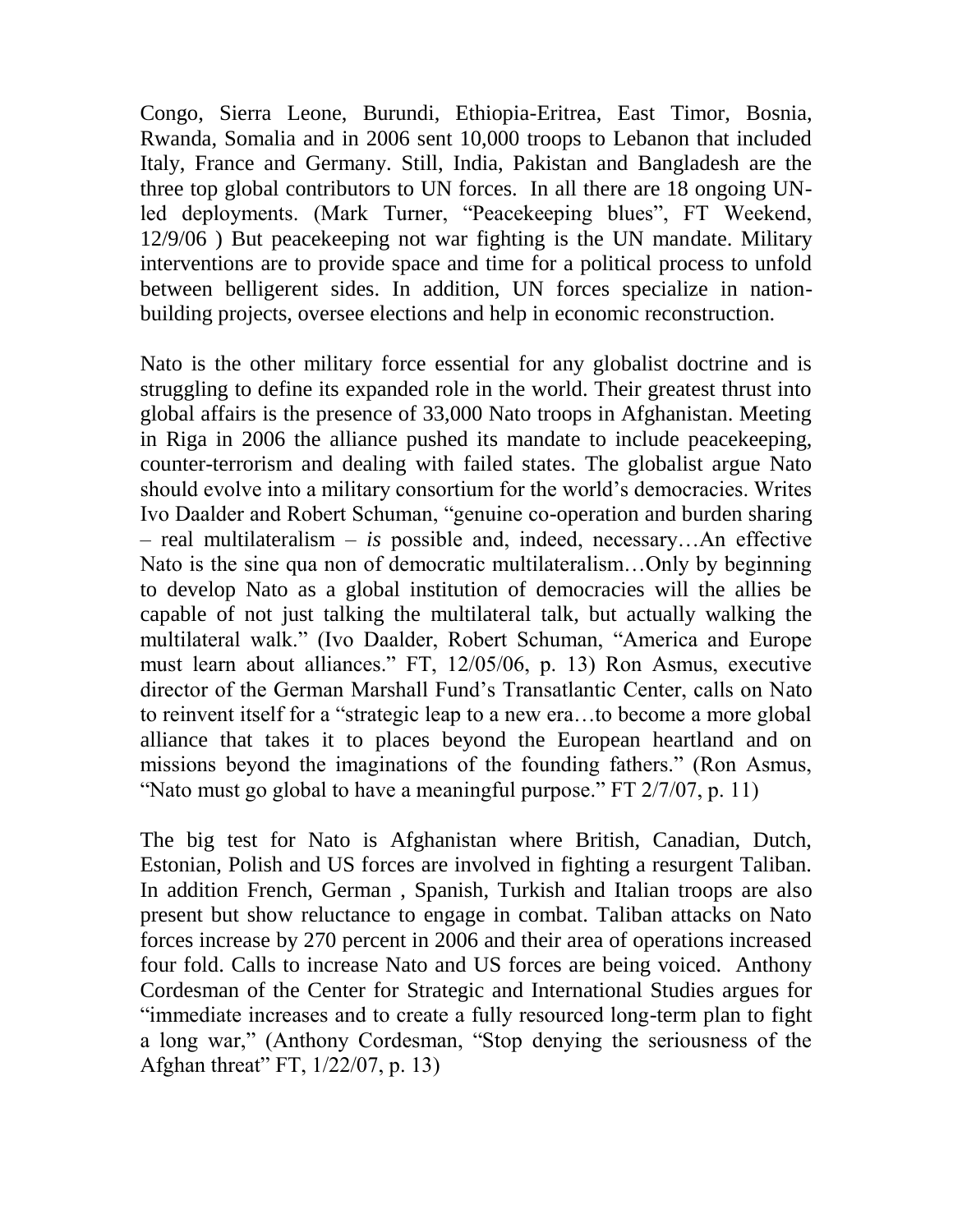But a split divides Nato between advocates of political and military solutions. As a senior Nato diplomat explains, "There are basically two camps in Nato – the countries that emphasize the need for more military resources for Afghanistan and the countries that emphasize a greater political effort." (Daniel Dombey, Demetri Sevastopulo, "Nato allies consider extra troops for Afghanistan." FT, 1/18/07, p. 8) Pakistani officials also insist that an accommodation needs to be reach with the insurgency. "Instead of fighting Taliban militants, foreign troops should reconcile themselves to this reality. If the western world makes the mistake of prolonging this war, we would only see a never-ending conflict." (Daniel Dombey, Stephen Fidler, Farhan Bokhair. "Nato discord mars modest headway on Afghan mission." FT 11/30/06, p. 5) The parallels to Iraq are obvious, expand the war or seek a political solution.

There is no way out of this contradiction for either unilateral or global imperialism. Globalists may desire stability as the best world to insure uninterrupted accumulation, but since capitalism engenders inequality instability results from the inherent nature of the system. This leads to military interventions which often end-up on the road of unintended consequences, prolonged occupations and as a result -- greater instability. Faced with such circumstances globalists tend to split into two camps, one relying on multilateral military force, the other defining security issues more broadly as economic development, global warming and world poverty. Splits between hard and soft power advocates appear as sharp tactical differences. But the real question is wheter or not they will develop into deeply rooted strategic differences as globalism further integrates world economies.

# **Nation Building**

The flip side of military occupation is nation building. Those who argue for a greater use of soft power see nation building as the policy that can best produce stability and long-term peace. Those who wish to rely on military might see nation building as the second phase of war and as the exit strategy from occupation. But even hegemonists have recognized that nation building is an "essential component" of occupation. (Kagan, p.4) Although the debate over nation building has move in favor of its advocates realities in Iraq and Afghanistan make a concrete application difficult.

Moreover, the basic drive for profits within the military/industrial complex cuts against this doctrine. The arms industry has billions of dollars sunk into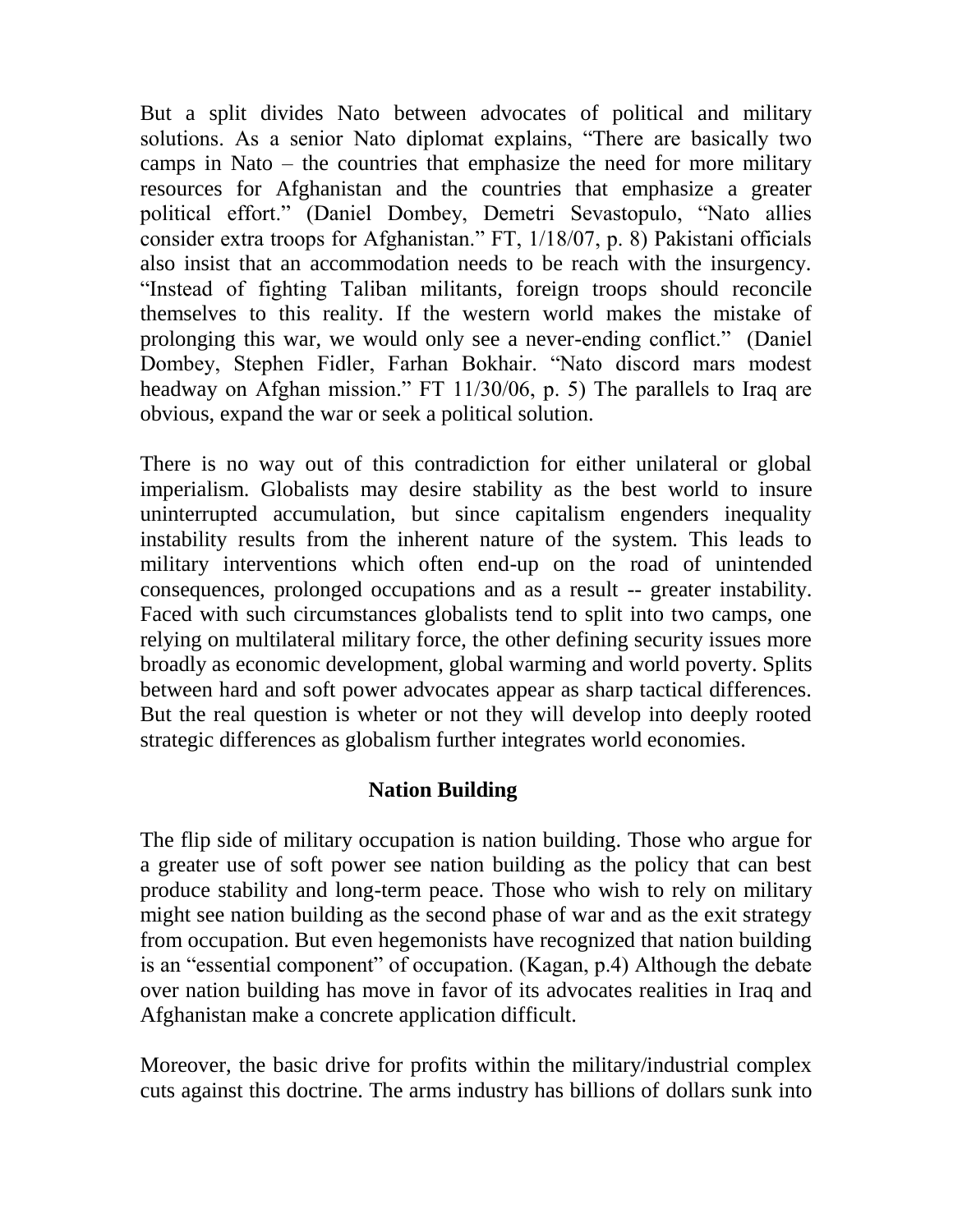the production of weapons. For example, The proposed military budget for 2008 would enable the Pentagon to spend \$1.2 million a minute and be the world's 16th largest economy, right behind the Netherlands. (Demetri Sevastopulo. "Bush sets Pentagon spending at \$623bn." FT. 2/6/07, p. 5) Nation building would redirect government funds towards different types of skills and commodities that would be in direct economic competition with the military/industrial complex. Given the influence of such corporations as Lockheed Martin inside the Pentagon the push for weapons contracts and military solutions to world problems will continue unabated. (Ismael Hossein-Zaden)

A total disregard for nation-building was deeply embedded in Rumsfeld's Pentagon. Their lack of planning was evident from the start when three weeks of looting erupted in Baghdad that destroyed 17 out of 23 ministries and caused \$12 billion in damage. Rumsfeld's response was "stuff happens." In the autobiography of the invasion's commander, General Tommy Franks, hundreds of pages go over the planning and execution of the war while only a page and half is on the planning for reconstruction. In this short space Franks simply states that he received neither the policy guidance nor funding to adequately plan for stability. Such astonishing disregard for the social impact of war is still apparent in 2007. There are only 345 officials working on provincial reconstruction compared to the 8,100 deployed during the Viet-Nam war. With two million Iraqi refugees and another two million internally displaced the US has budgeted a mere \$500,000 for refuge aid. This is what the military will spend in two and a half minutes on the war and so-called reconstruction effort. (FT, "Iraqis refugee crisis is nearing catastrophe." 2/9/07, p. 10)

Although realists and hegemonists made clear their opposition to nation building efforts during the Clinton years their dogmatic rejection went beyond simple party politics in Washington. There were two fundamental reasons for disagreement. The first being the military is not trained for peacekeeping missions, it's built as a fighting machine that excels in destroying the enemy not police work and opening schools. The second reason is an ideological commitment to neoliberalism and market solutions for economic construction. Hegemonists don't want to build a government that helps to direct the economy. The idea for Iraq was a vast privatization of state held assets, mainly into US hands. Let Halliburton and others rebuild even if waste and corruption are endemic.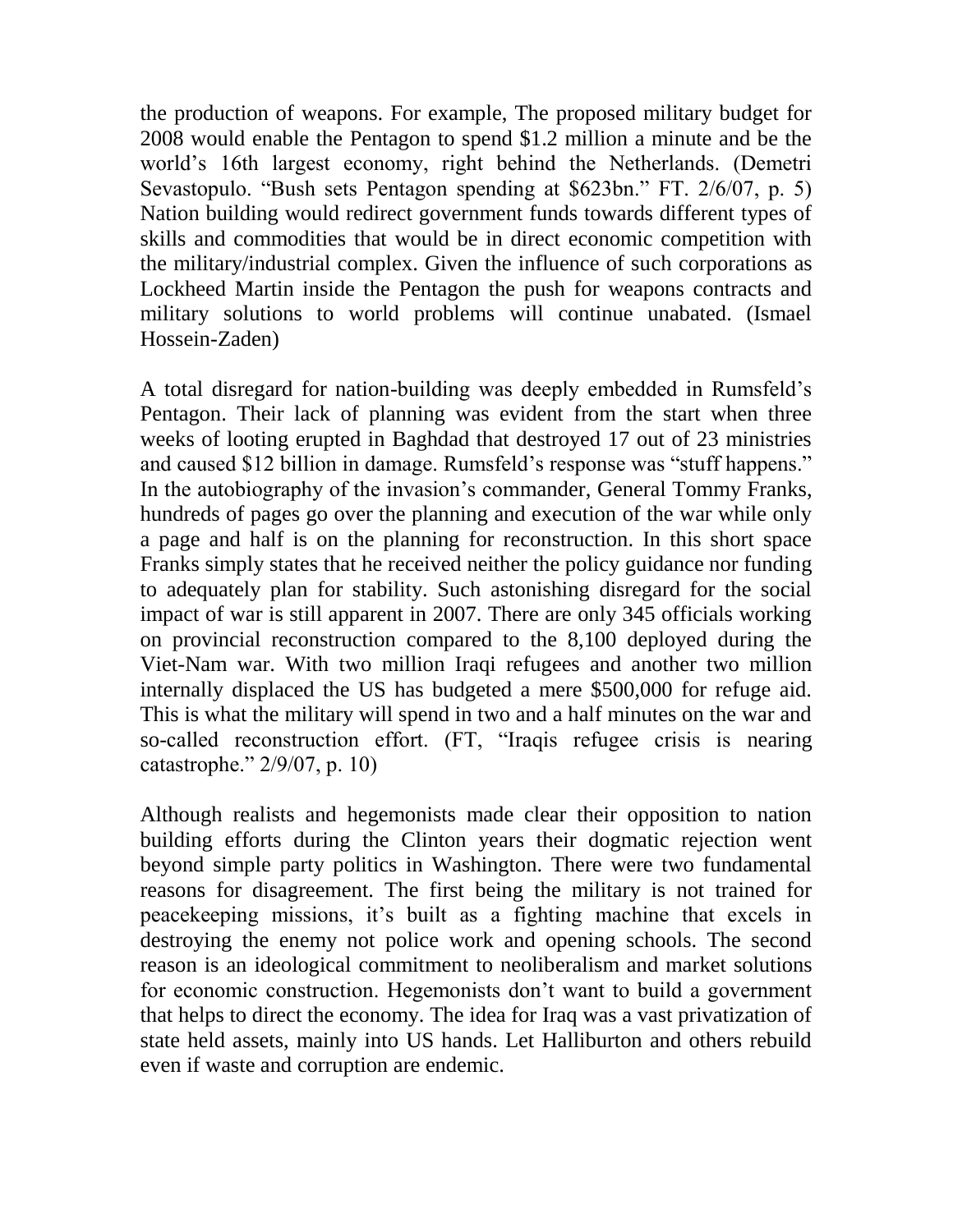Hegemonist were painstakingly slow to understand the importance of nation building. It took four years of war for hegemonists to realize it is near impossible to rebuild a nation and a stable political environment without a strong centralized state. Coming to the realization that local people needed jobs, schools and health care the White House was still trapped by its ideological dogma. Military escalation continues to be perceived as the path to stability. As Bush stated in somewhat Orewellian terms, "The best way to keep the peace is to redefine war on our terms…we will not be permanent peacekeepers, dividing warring parties. This is not our strength or our calling." (Michael Gordon, "Fighting Future Wars: the Mismatch between Doctrine and Capability." 10/6/06, Council of Foreign Relations)

Yet reality has its own way of enforcing itself on dogma. Under the new counter-insurgency doctrine the job of on-the-ground troops in Baghdad was described in the following manner, "In their new role, the Americans find themselves acting as jailers and doctors, construction workers and garbage men, guardians and detectives---all in the effort to restore lasting order." (Marc Santora, "In the Vortex of Baghdad, Staying Put This Time." New York Times, 1/23/07)

Economic reality is also starting to impact on-the-ground military officers. Paul Brinkley, a senior Pentagon official, has started to push the revival of state-owned Iraqi enterprises. The government still owns 192 companies outside the energy and security sectors and continues to pay at least part of the salaries of 600,000 employees, although many worked at factories now closed. Little of the \$38 billion in American reconstruction money has gone to local companies and unemployment rates are put somewhere between 30 to 60 percent.

But American ambassador Zalmay Khalilzad, part of the neo-conservative circle in Washington, argues that the United States should use private enterprise before government companies because, "That's obviously the right thing to do." (James Glanz. "Iraqi Factories, Aging and shut, Now Give Hope." NTY, 1/18/07) The New York Times reports that Green Zone officials have "retained their unbending orientation toward privatization." When asked why the US was buying buses abroad when a struggling stateowned firm makes similar vehicles a US official answered, "We've denied these people access to the global free market for 15 years; I'm not going to go back to them and say that you've got to buy buses from some stateowned enterprise." On the otherhand, Brinkley argues that when factories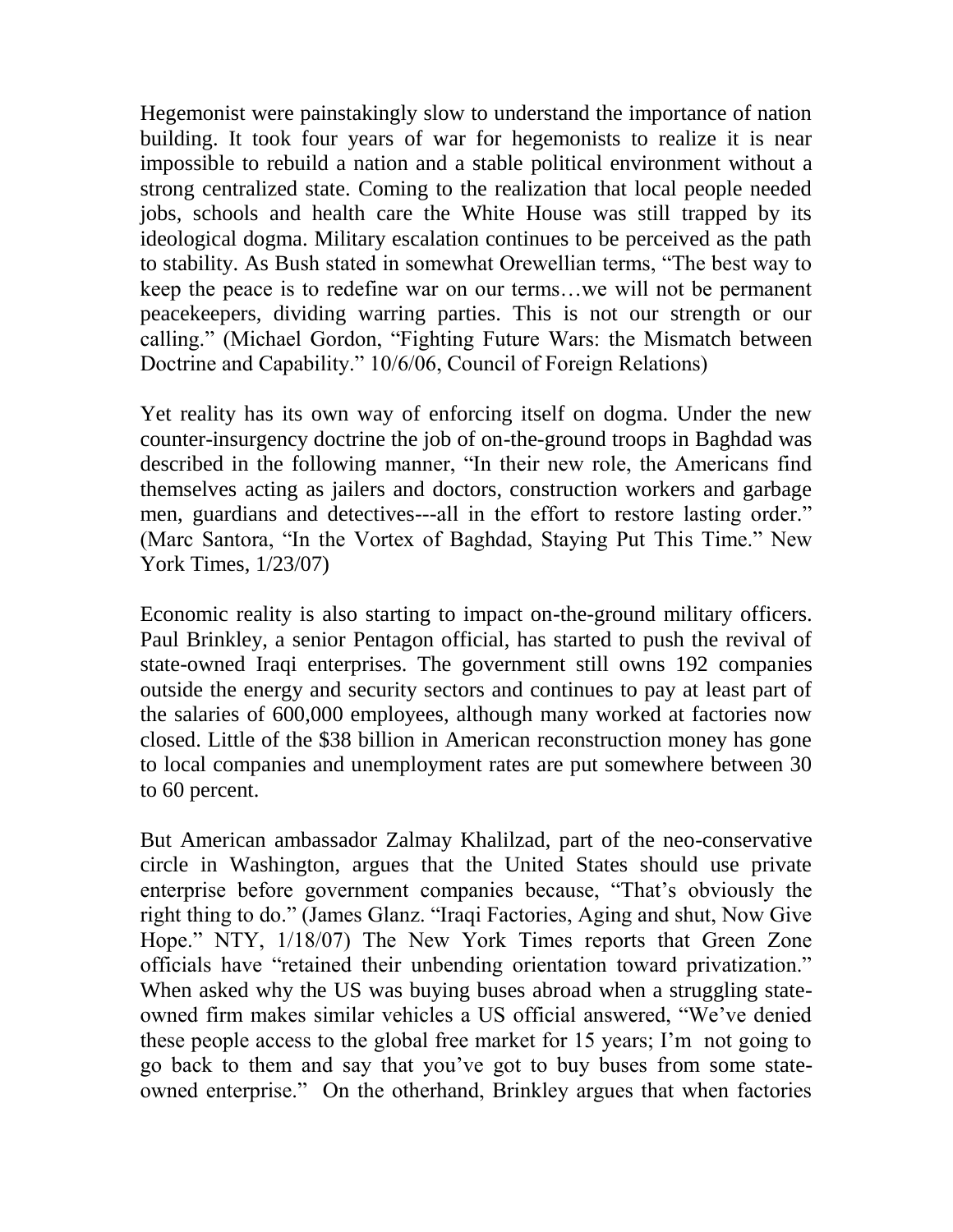"are laying idle due to our policy of shutting them off, we have an obligation to restore them to the Iraqi people." (Ibid.)

Lt. General Peter Chiarelli, a major proponent of the counter-insurgency doctrine, also calls for expanded social, economic and agricultural programs to employ Iraq's "angry young men." Chiarelli calls this "nonkinetic policies" arguing that, "*a lot of people say 'If we just go down and kill and capture them everything will be O.K'…I'm not saying that every insurgent is going to take a job making 55-gallon drums. But my point is, do you try and reintegrate them into society, or do you just believe that everybody around here wants to have a gun…"* (John Burns, "US General Says Jobs and Services May Curb Iraq Violence." NYT, 12/13/06)

But nation-building efforts are often in conflict with battlefield conditions. The Pentagon's new "FM 3-24 Counterinsurgency" doctrine states, "Sometimes doing nothing is the best reaction. The best weapon is sometimes none at all. The prime objective is not to kill as many insurgents as possible but to maximize support from the local population." In order to get "close to the population" troops should be thought of as "nation-builders as well as warriors" involved in "armed social work" with political and cultural workers attached to each company. (The Economist, "Think before you shoot." 12/23/06, p. 42-43). That the Bush administration accepted this strategy, which shares so much language from the Clinton years of "humanitarian intervention," indicates just how desperate they have become.

The new strategy may sound all well and good. But heavily armed young men are trained in the "warrior ethos" where each solider declares "I stand ready to deploy, engage and destroy the enemies of the United States of America." What will be the reaction of these troops in an environment where they can be "greeted with either a handshake or a hand grenade"? (Ibid) Similar circumstances in Viet-Nam created a common military outlook that every Vietnamese was the enemy leading to widespread attacks on civilians, and there is plenty of evidence that these same feelings run deep among US soldiers in Iraq. A twenty year old Marine will find it hard to engage in "armed social work" with his buddy dead at his feet. Chiarelli tries to put a human face on imperialist occupation believing that the US is a benign force for good. The view from the Iraqi side is something all together different. It's hard to paint foreign occupation as anything less than a Western war on Islam. Attempts at humanitarian nation-building are already far too late.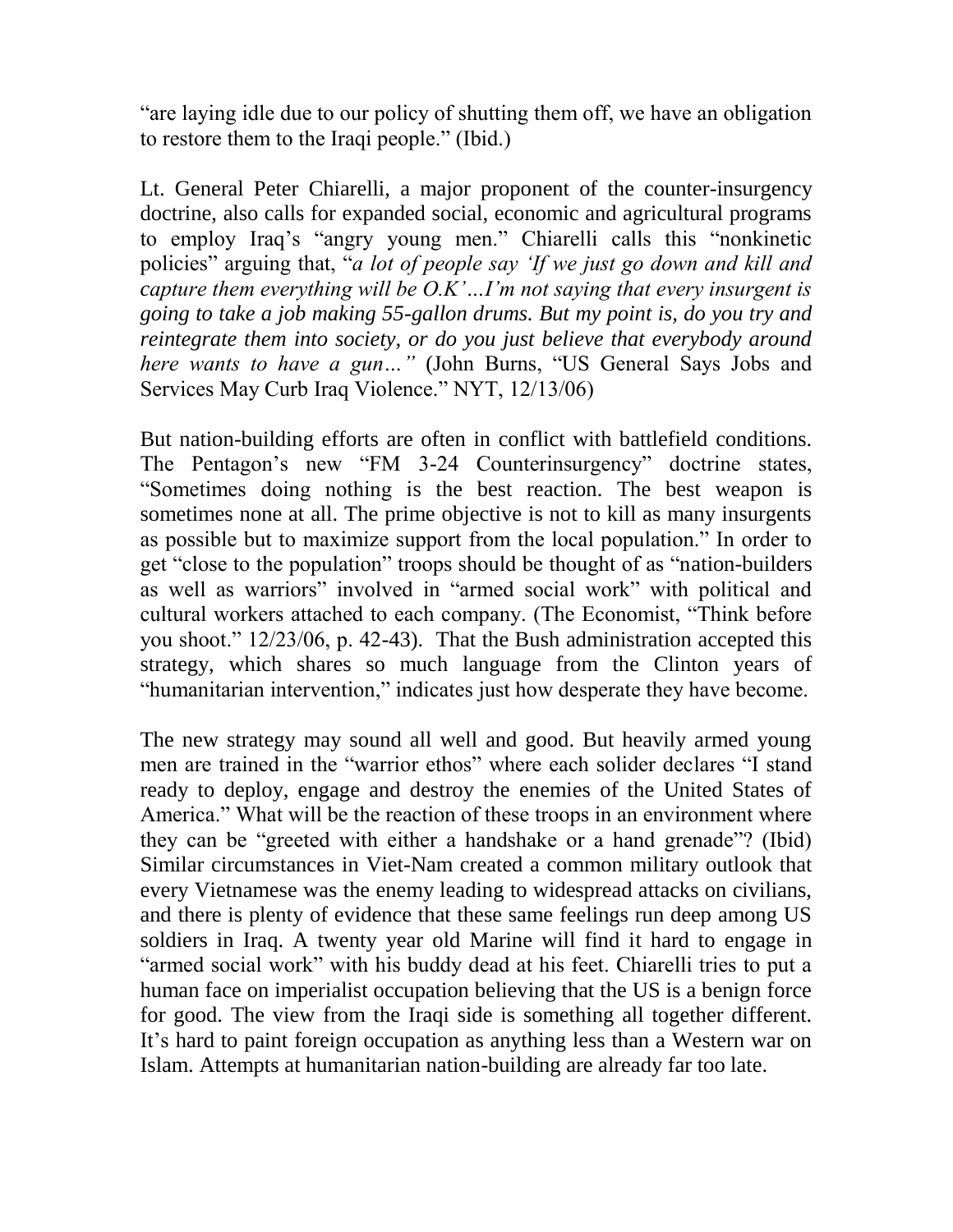The same problem confronts US and Nato forces in Afghanistan. Since the defeat of the Taliban there has been little attention paid to the humanitarian needs of the local population. As one Western diplomat pointed out, "Reconstruction projects were planned, but never materialized…'We are all scratching our heads as to why the aid has not rolled out …It's not for a lack of resources. We are meeting basic needs, but when it comes to sustainable livelihoods and jobs, it's not happening.''' (Carlotta Gall, "NATO's Afghan Struggle; Build, and Fight Taliban." NYT, 1/13/07)

With the Taliban resurgence fighting has spread and so has civilian deaths caused by Nato troops. Although Nato is guided by a counter-insurgency doctrine that calls for the winning of hearts and minds, battlefield conditions contradict the strategy. As the New York Times reports, "As suicide bombings have taken their toll on troops…the soldiers have frequently resorted to lethal force, calling in airstrikes and firing on approaching cars, often killing and wounding civilians and further worsening the public mood." (Ibid) Caught in the cross-fire between Nato and the Taliban local anger is boiling over against foreign troops. Speaking out about British troops village elder Hajji Abdul Ghafar says, "They did not come to bring peace for us, the came to destroy us." (Ibid.)

As in Iraq the White House only grudgingly recognized the need for greater reconstruction aid. Asking Congress for \$10 billion more in 2007, \$8.6 was earmarked for military purposes. Desperate for any turn in policy towards nation-building one EU diplomat said of US efforts, "The US has really taken account of the European point of view." (Daniel Dombey. "US bows to pressure with \$10bn for Afghanistan" FT, 1/27/07, p. 4) But for the Bush administration nation-building is poorly understood and regarded simply as a rear guard action in a deteriorating situation.

It's not that the US lacks the ways and means to do large-scale humanitarian reconstruction, the problem is political will. The US had no problems building its own state within a state inside the Green Zone in Baghdad. The US embassy covers 104 acres, six times larger than the UN complex in New York. It employees 1,000 people plus private-sector body guards, provides its own water, sewers, electricity, maintains six apartment buildings, a Marine barracks, swimming pool, shops and 15 foot thick walls. (Guy Dinmore, "US twists civilian arms to fill its Fortress Baghdad." FT, 1/8/07, p. 2) Yet when it comes to the needs of the Iraqis little is accomplished, as late as 2007 electrical power had not returned to pre-war levels.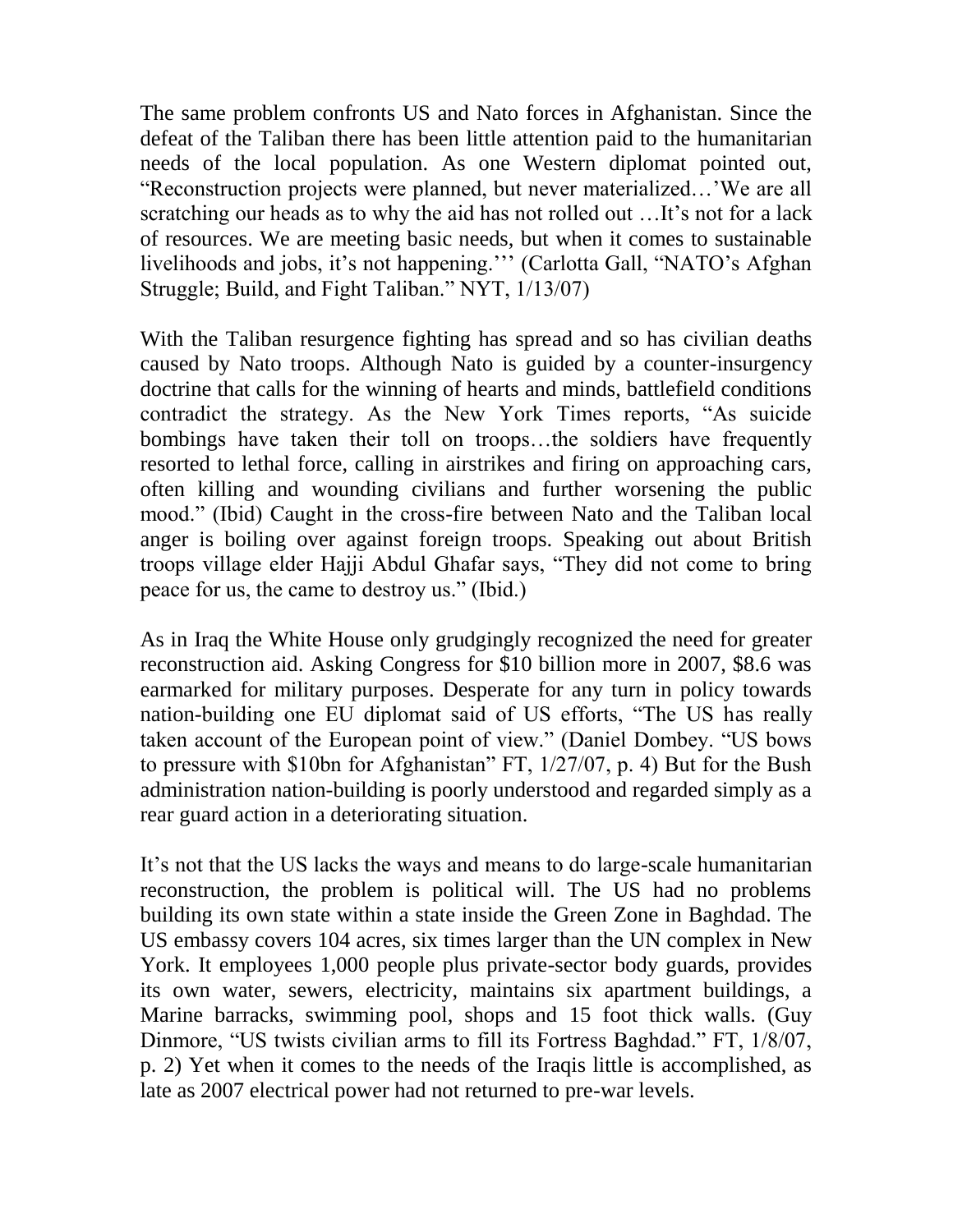The mess in Iraq and Afghanistan has made nation-building a primary concern for US foreign policy elites. The Council on Foreign Relations convened a task force under the leadership of retired General William Nash as well as Brent Scowcroft and Samuel Berger, both top figures from the Bush senior and Clinton administrations. Among task force members were representatives from RAND, Brookings, the World Policy Institute and the Center for Strategic and International Studies. Also represented was the National Defense University, the Marine Corps and transnational corporations such as Citigroup, Goldman, Sachs, and Co., and Bechtel.

Their report, "In the Wake of War: Improving US Post-Conflict Capabilities," argues nation-building is "not just a humanitarian concern, but a critical national security priority that should be on par with war-fighting and urges the United States to equalize the importance of the two." (Council on Foreign Relations Press, Task Force Report No. 55, Sept. 2005) The report goes on to state that "Stability and reconstruction needs to be understood and treated as a mission as important to America's security as high-intensity combat operations." And furthermore recommends the establishment of a "multilateral reconstruction Trust Fund" of one billion dollars managed by the Group of Eight with a board that includes the UN and World Bank. In addition they recommend a new undersecretary of state responsible for stabilization and reconstruction. (Ibid)

The report is a mixture of realists and globalist views and reflects the majority ruling class consensus on the strategic direction the US should take in the post-Bush years. It is also an important statement on how far mainstream realists have come to accept nation-building and how deep their split goes with neo-realists like Cheney and Rumsfeld. Even so the report still accepts the possibility, even the probability, that the US will be involved in military occupations. But its primary focus is on creating a multilateral global regime to maintain world stability through humanitarian intervention.

Following the publication of the report in September 2005 the CFR convened a number of symposiums to promote its policy initiatives pointing out the nation-building lessons of the 1990s were "disregarded with devastating consequences" by the current Washington leadership. As Scrowcroft explains, "*From the military standpoint they want to focus on their primary mission. You know, the term that was the 'shock and awe' and so on: ruthless force, overwhelming. And we don't want to train paratroops*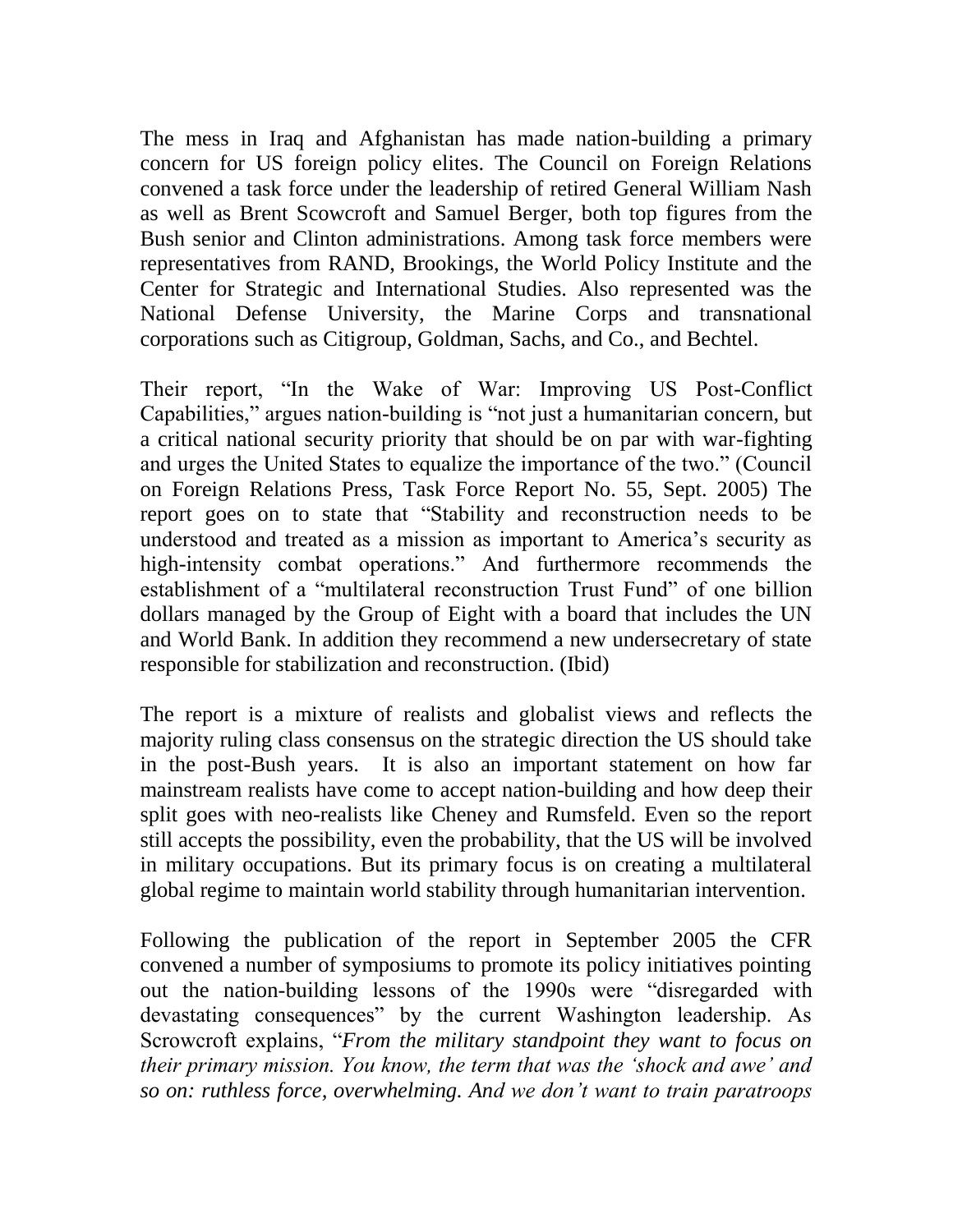*to escort kids to kindergarten. Well, those are slogans and the facts is if you look at the likely nature of conflict over the next generation its going to be much more this mixed kind of conflict than 'shock and awe'…war-fighting does not solve the problems…after the shooting stops you have the problem of what you do, how you put that political entity on a course of reform, stability and reconstruction to make it a useful member of the international community rather than a running sore."* (Council on Foreign Relations. "Improving US Post-Conflict Capabilities: Report of an Independent Bipartisan Task Force." July 27, 2005, Federal News Service)

The Scrowcroft-Berger report was a precursor to the Baker-Hamilton Iraq Study group. Both were efforts by mainstream realists and globalists to stop the runaway train to disaster the hegemonist engineered. With their efforts dismissed with little more than a hidden sneer, realists will likely treat hegemonists in a similar manner when Bush is out of the White House. But the underlining imperialist logic of all capitalist factions will continue to generate instability and opposition. The main difference is "humanitarian intervention" is less likely to produce the large scale wars of the hegemonists. But certainly wars and occupations will occur, particularly so if globalists continue to compromise with the Hobbesian nation-centric competitive fears that drive the realist worldview.

## **The Battle for Energy**

Oil has been of key importance to US foreign policy for many years, but particularly so after 1972 when US oil production began to decline. Since then reliance on foreign oil has increased to 56 percent of total US needs compared to self-sufficiency during W.W. II. Access to oil is a concern that reaches far beyond the oil industry itself. It is of strategic importance to the entire economy and therefore viewed as a national security matter. It is a commodity different from all others and one that fuels 97% of US transport needs encompassing cars, trucks, planes and ships. In addition the military itself, entrusted to safeguard world access, is dependent on oil to fuel its own global capabilities and industry. (Michael Klare, *Blood and Oil*, Metropolitan Books, Henry Hold and Company, NY, 2004)

For some in the military establishment oil is the very essence of America. For example, Captain Donald Root writes; "*The economy is the heartbeat of the American society and way of life. Energy keeps that heartbeat strong and oil is the blood it pumps…A thriving US economy is the embodiment of the*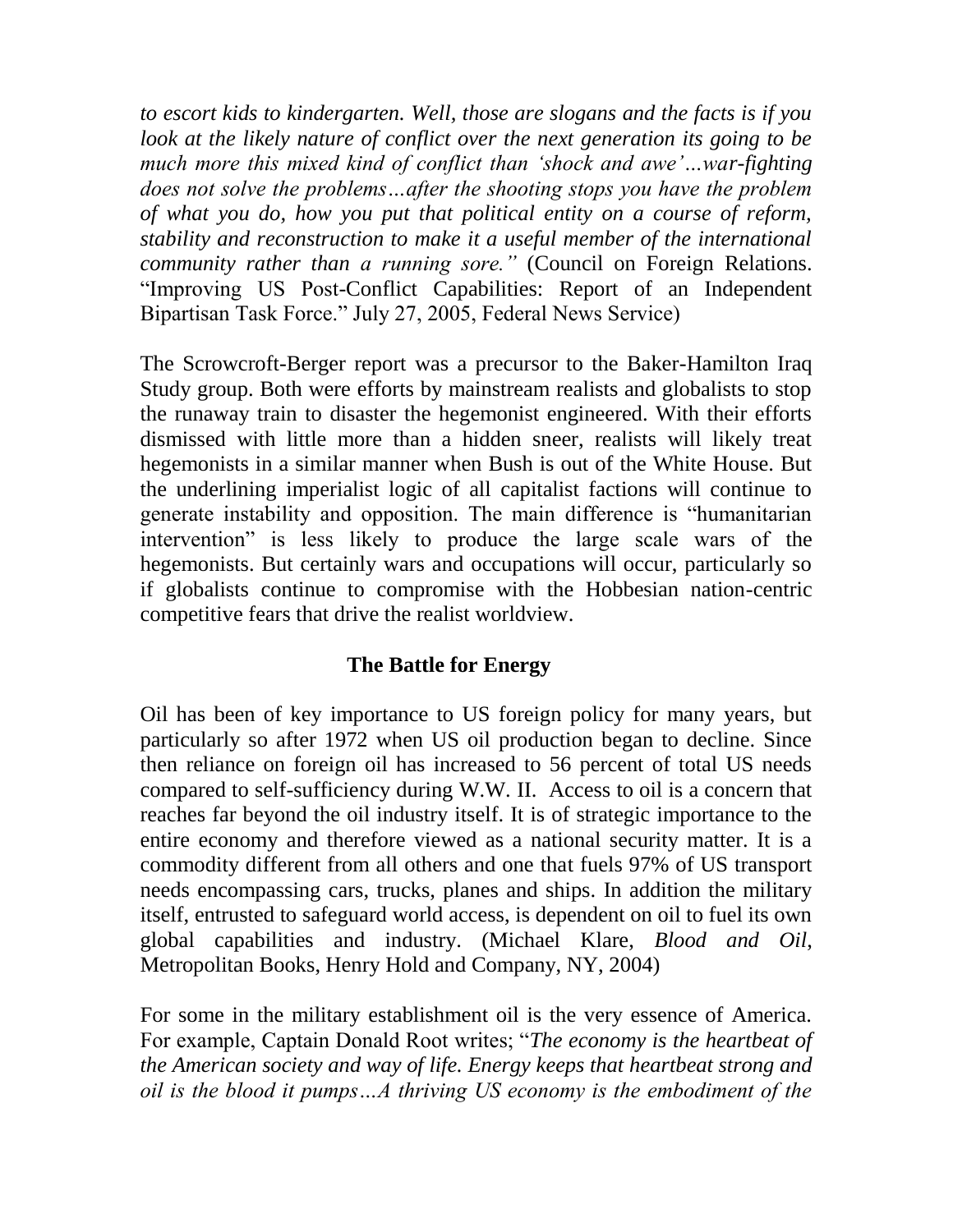*spirit of the American way of life; a strong economy supports political freedom, economic freedom, the unlimited potential of the people and the projection of those ideas across the globe. Individual prosperity and security is the backbone of US national security."* (Cpt. Donald Root, US Navy. "For the Want of a Nail: US Dependence on Foreign Oil and National Security." US Army War College Strategy Research Project, 2/6/05, p. 2) This entanglement of oil, the "American way of life" and US ambitions to remake the world in its image creates an cultural essentialism and destiny tied to the control of foreign energy sources. A dangerous mix that justifies war and occupation no matter the cost and a reflection of the hegemonist worldview.

Realists may avoid such visionary and apocalyptic language, but they see energy as the object of worldwide national competition. Consequently China's deepening economic ties to Iran, Africa and Latin America are a threat and political challenge. While Russia's desire for a fair oil price from the Ukraine becomes nationalist interference with the market. In addition, the underbelly of the old Soviet Union has become a hotbed of military and political competition over oil and gas resources in the Caspian Sea region. It is not only access that drives geopolitical fear but concern over how oil profits are used. China, Russia, Iran, Venezuela, Ecuador and Bolivia are all outside of US political control with economic models or political priorities that are viewed with suspicion or outright hostility. As pointed out in a report by the CFR countries from " Russia to Iran to Venezuela are able and willing to use their energy resources as leverage to pursue their strategic and political objectives. Because of their oil wealth, these and other producer countries are fee to ignore US policies and to pursue interests inimical to our national security." (CFR, "US Energy Dependence Undercutting US National Security, Council Task Force Warns." October 12, 2006) If realist's geopolitical views continue to dominate oil security concerns nation-centric competition will become more pronounced and insecurity increased. With the US position weaken in a post-Iraq Middle East greater tension will result in every region of the world as the US seeks to shore-up its power and access.

But none of this makes sense when viewed from a globalist perspective. In an integrated world economy with cross-border investments and production what is needed is a stable energy market with open access for all. When China imports more oil from Angola and Iran it suits the needs of US transnationals all of whom have manufacturing facilities in China that cry out for more energy. Competition continues and will be fierce, but is this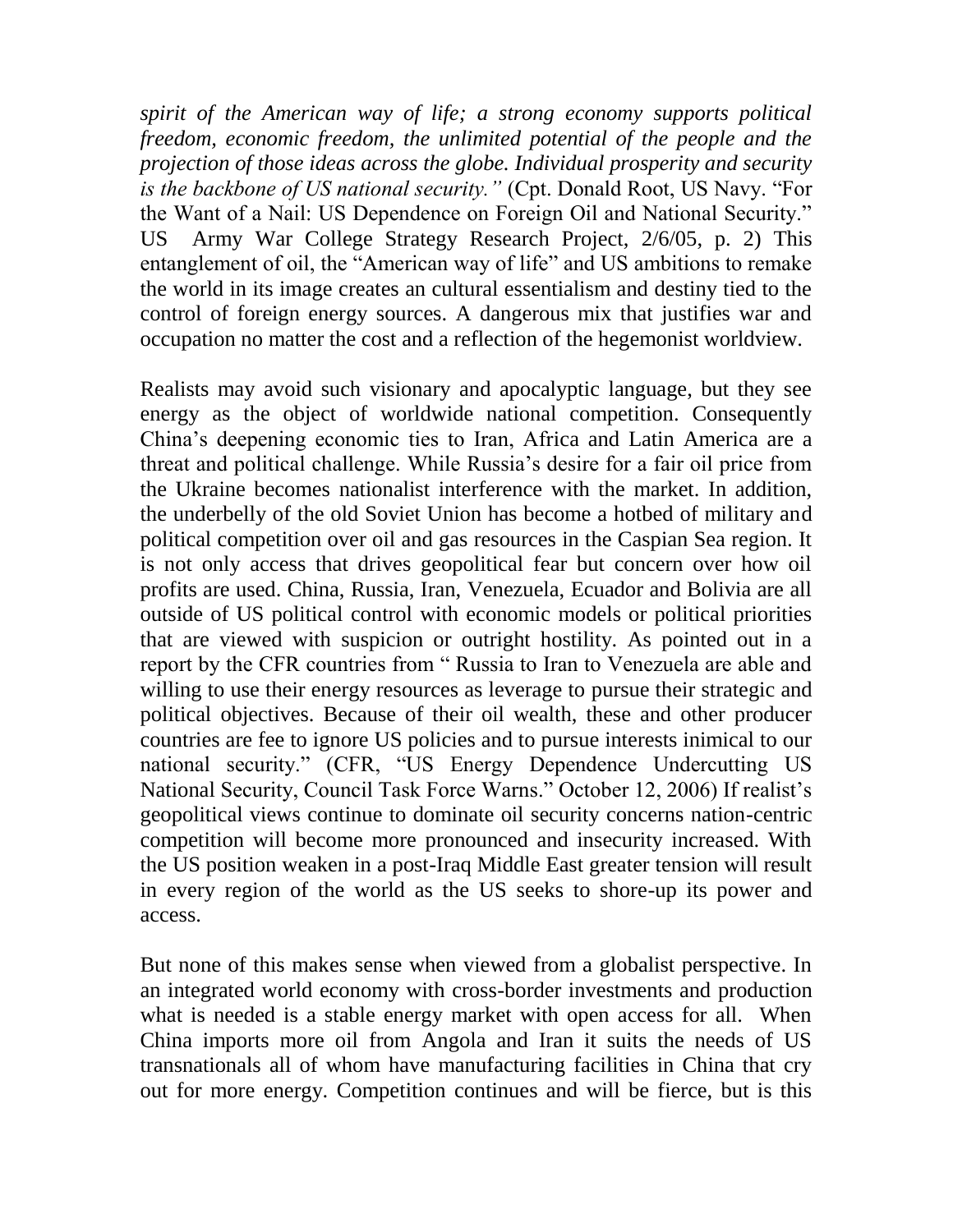between global corporations or national economies? Energy is a highly integrated transnational economy of markets, trade, exploration, development and production. Much of this is under the control of nationally owned corporations dealing with some of the world's biggest and most profitable corporations. State ownership of 80 percent of the world's oil and land based resources gives the market its particular geopolitical character. In fact, the six largest state controlled companies have ten times the reserves of six largest oil transnationals. Consequently there is a dual nature to the market, one rooted in nationally identified economics, the other in the growing transnational economy. Therefore strategic military policies can promote or retard either accumulation model depending on the political agenda of the class faction in control of the state. This corresponds to the transitional character of the era and the contradictions between transnational and nation-centric capitalism.

How is this all reflected in future US energy security policy? A growing sector of corporate, military and political elites are pushing a strategy of energy independence. Battered by the war in Iraq and with fears over global oil instability their answer is to back away from geopolitical competition and recognize "the realities of global energy interdependence." The most important statement of this strategy is "Recommendations to the Nation on Reducing US Oil Dependence" by the Energy Security Leadership Council (ESLC). The Council is made-up of former high ranking generals and important corporate representatives including those from Goldman Sachs, UPS, Dow Chemical, FedEx and Southwest Airlines.

Unlike the hegemonist who see geopolitical competition over oil as a way to assert US leadership and provide profits to the military/industrial complex the Council takes the opposite view. Insecurity and economic waste are the results of a global spanning military network to protect oil access. As the report argues, "*The magnitude of our dependence on oil provides leverage to our strategic adversaries, makes us vulnerable to terrorist actions, exacerbates geopolitical competition, creates additional military requirement, and undermines efforts to support democratic polices worldwide. Each year the US expends enormous military resources protecting the chronically vulnerable oil production and distribution network while also preparing to guarantee international access to key oilproducing regions. Americans would be well served to recognize that the current struggle for oil security gives rise to burdens that are not reflected in the retail price of gasoline*." (Energy Security Leadership Council.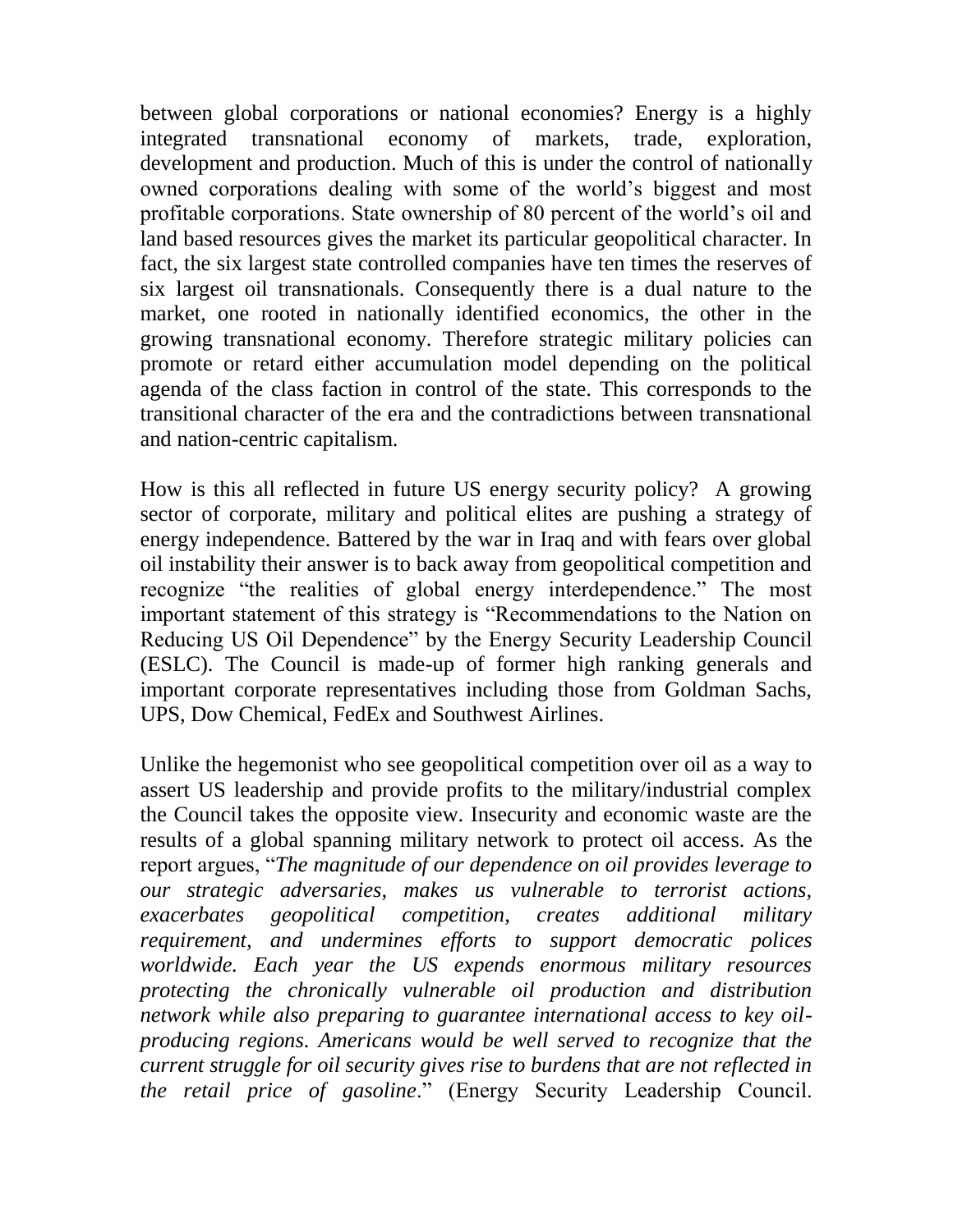"Recommendations to the Nation on Reducing US Oil Dependence." Dec. 2006. p.)

Therefore reducing oil consumption (particularly in transportation), developing energy alternatives (ethanol) and increasing US production (Alaska and the continental Shelf) are all ideas emphasized by the report. Such policies are nationally directed and independent of foreign oil. Globally the report recommends a broad mutual defense of international energy flows that should include India and China. As the ESLC notes in an "interconnected and interdependent world economy" open markets and reciprocal foreign investments are a factor for stability. While advocating certain environmentally friendly policies this is not an environmentalist strategy but a geostrategic policy concerned with security. The report is a hybrid of nationalist and globalist concerns. As Herb Kellehner, chairman of Southwest Airlines said, "Two or three years ago I wasn't preoccupied with these issues but I have become more sensitive to them, especially our oil dependency, I've become a crusader from a patriotic standpoint." (Caroline Daniel. "Bush faces pressure on carbon emissions." FT, 1/2207. p. 4) But this patriotism is not defined as world hegemony but rather as independence from foreign involvement and global "oil peacekeeping" as the best arrangement for stable and competition.

The CFR argues for a similar although somewhat more aggressive plan. Convening a task force under the direction of John Deutch, former head of the CIA and John Schlesinger, former Defense and Energy Secretary, the CFR included representatives from Lockheed Martin, Lehman Brothers, the Scowcroft Group, the Soros Fund and other business and think tank elites. Their report parallels the ELSC in recommending biofuels, slowing transport consumption and expanding domestic drilling. Energy independence is also the main concern of the CFR Task Force. As the report states, "America's dependence on imported energy increases its strategic vulnerability and constrains its ability to pursue foreign policy and national security objectives" thus the US must "begin the transition to an economy that relies less on petroleum." (CFR, "US Energy Dependence Undercutting US National Security, Council Task Force Warns." October 12, 2006)

But the realists at CFR cling to their nation-centric fear of foreign powers. Reliance on oil means concessions to Russia, Venezuela and Iran, seen as nasty political choices that can be avoided by energy independence. So rather than encouraging multilateral security aimed at "oil peacekeeping" the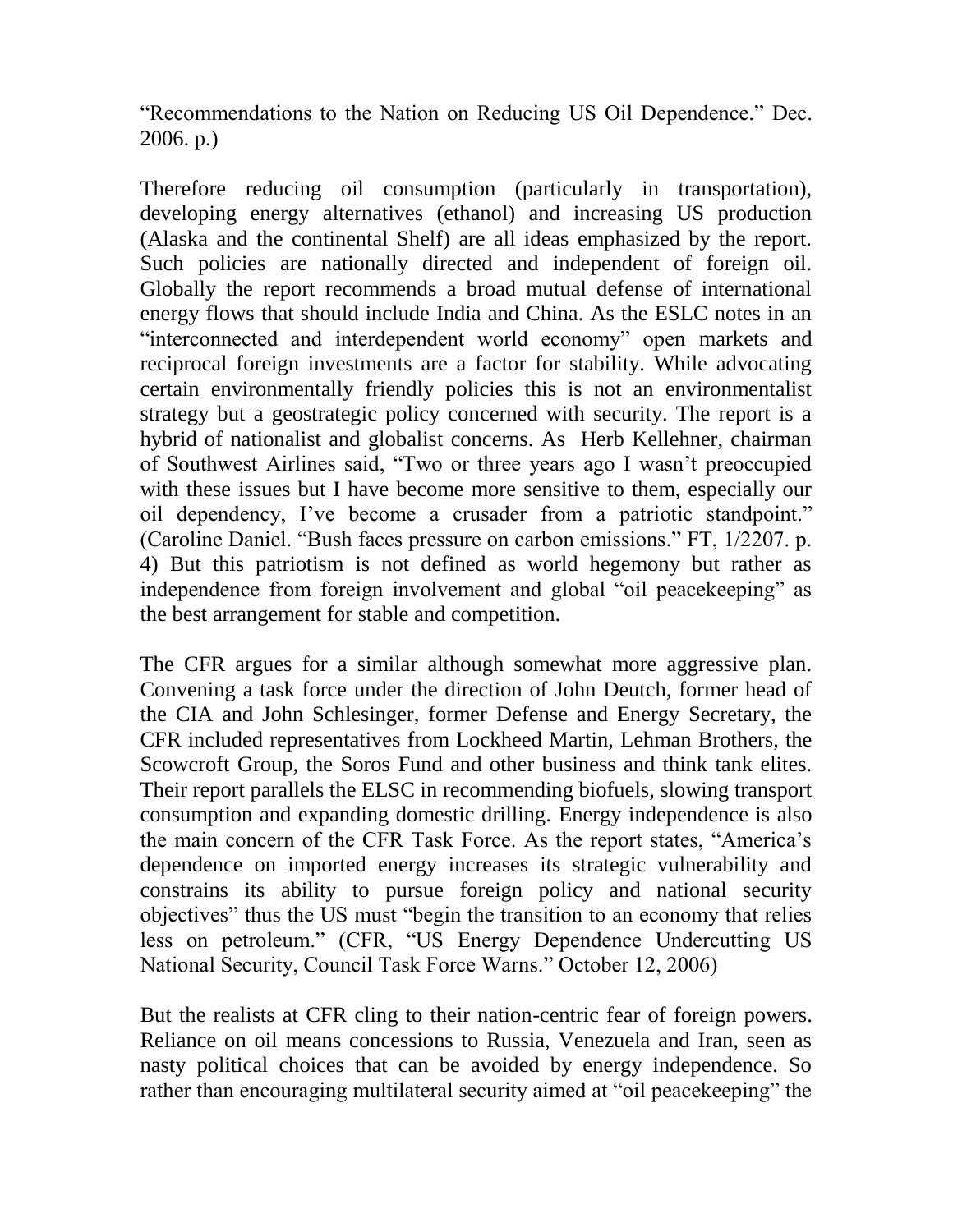CFR advocates a new "energy security directorate" that can "integrate energy issues with foreign policy" by coordinating policy on energy security between the "National Security Council, Defense and State departments and intelligence community." (Ibid) The Task Force doesn't turn its back on the international community and argues for a revitalization of international institutions, but places less emphasis here than the ELSC.

# **Preparing for Defeat**

As Bush talked of expanding the war others were already talking of defeat. Retired General Zeb Bradford, past senior military fellow at CFR and now an executive with Citigroup, argued that if diplomatic efforts fail the US "must then be prepared to negotiate a withdrawal or redeployment (and) to recognize our own limitations." (Zeb Bradford, "Why more troops will not solve the crisis in Iraq." FT. 11/16/06, p. 13) An early critic of the war retired General William Odom wrote "What's wrong with cutting and running? There is no question the insurgents and other anti-America parties will take over the government once we leave. But that will happen no matter how long we stay. Any government capable of holding power in Iraq will be anti-America, because the Iraqi people are increasingly becoming anti-American." (William Odom, "What's wrong with cutting and running" ASK THIS, 8/3/05)

Even as 21,000 more troops were being rushed to Baghdad factions inside elite foreign policy circles readied plans for retreat. In early 2007 the Brookings Institute issued an analysis paper titled "Things Fall Apart: Containing the Spillover From an Iraqi Civil War," and the CFR published "After the Surge: The Case for U.S. Military Disengagement from Iraq." The main thrust of both papers was containing the disaster in Iraq through a pull-back to neighboring states and working with regional and world powers to prevent violence spilling over into the entire Middle East.

"Things Fall Apart" by Daniel Byman and Kenneth Pollack was issued in January 2007. Their study is an encompassing analysis of civil wars throughout the world and draws a grim picture of spreading violence and chaos to neighboring states. These include massive flows of refugees, greater terrorist activity, radicalization of neighboring populations, secessionism, economic loss and regional interventions. Their conclusion is that "the only rational course of action, horrific though it will be, is to abandon Iraq's population centers and refocus American efforts from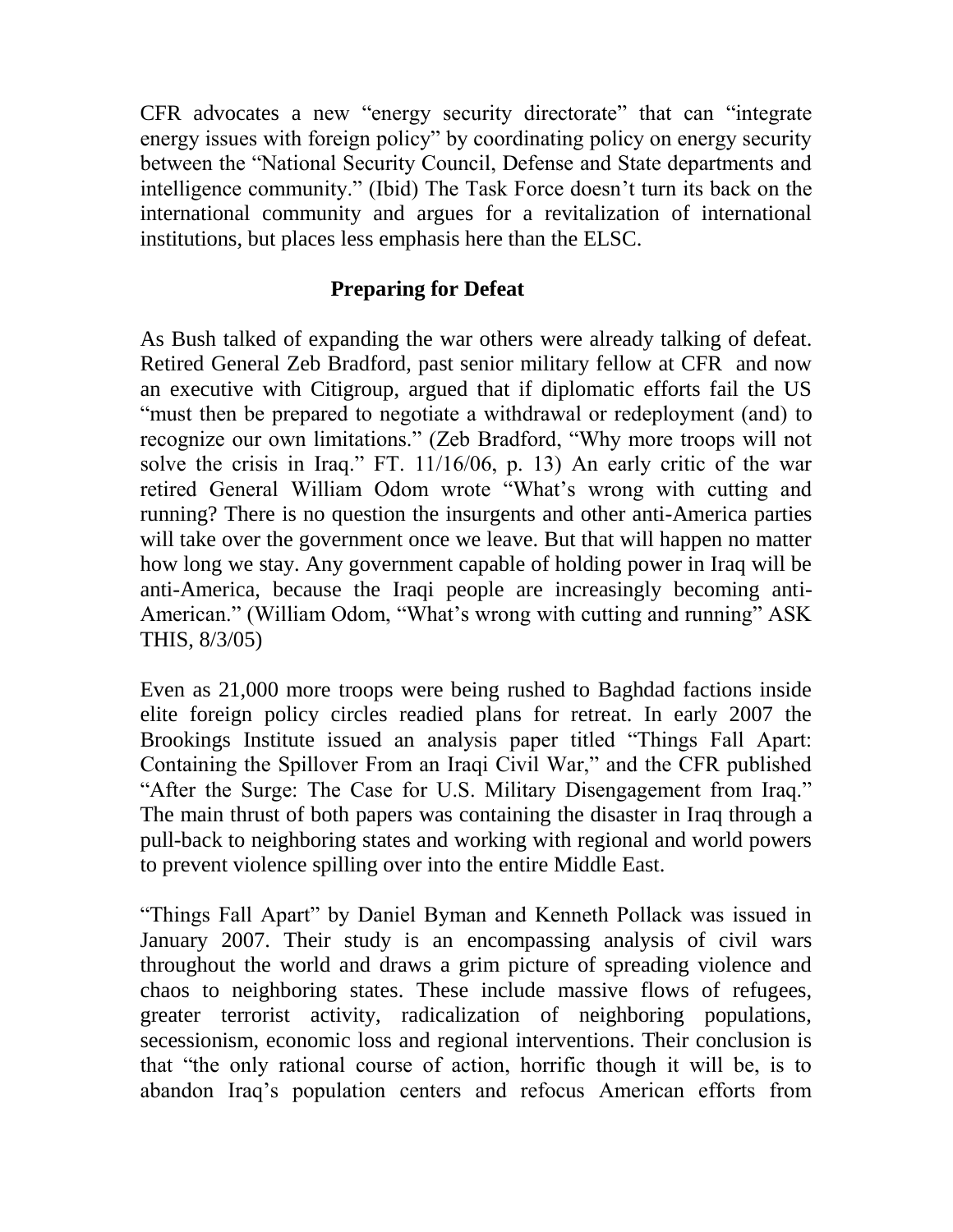preventing civil war to containing it." Byman and Pollack suggest a variety of steps including both military and diplomatic options. These include simultaneous military warnings and diplomatic openings to Syria and Iran in an attempt to stabilize the region. But with sizeable Shia populations in Saudi Arabia, Kuwait and Bahrain and Kurdish minorities in Turkey, Iran and Syria the authors feel the danger of regional war is "considerable." (Daniel Byman, Kenneth Pollack. "Things Fall Aprart: Containing the Spillover From An Iraqi Civil War." Analysis Paper Number 11, Brookings Institute, Washington DC, January 2007)

"After the Surge" by Steven Simon is the result of a CFR task force study. The report presents a grim assessment of internal Iraqi conditions although its regional analysis is not as dark as Byman and Pollack's. As it states, "The crisis has now moved beyond the capacity of Washington to control on its own." Bush's troop surge will fail to prevent further deterioration and yet there is "no alternative policy with the potential to turn things around." Simon's analysis of the situation goes beyond battlefield tactics. As he laysout*, "Saddam's rule dismantled civil society before twelve years of sanctions hollowed out Iraq's middle class. US intervention decapitated its leadership, swept aside its remaining institutions, and created the security vacuum that empowered militias and reduced society to a state of Hobbesian misery. Iraqis have thus been stripped of the capacity to build a post-Ba'athist state."* (Steven Simon. "After the Surge, the Case for US Military Disengagement from Iraq." Council On Foreign Relations, Washingto DC, February 2007)

There is evident anger in the report that speaks volumes to splits within the US ruling class. As the author bitterly states, " Military disengagement will be a severe blow to the United States, which staked its prestige and defined its security on the basis of a war to disarm Iraq and transform its politics. Disengaging will signify the inability to achieve these strategic goals…Some disasters are irretrievable." Who is to blame? "Amateurish American leadership imbued with a grandiose conception of its power and committed to a flawed political program." The results? An American presence "floundering ineffectually in Iraq while supplying the Muslim world with iconic images of seeming weakness and cruelty… incapable of restoring Iraq even to the relative stability of the Ba'athist era." (Ibid)

Facing up to defeat the report argues for disengagement "without reference to Iraqi progress toward national reconciliation," and a containment policy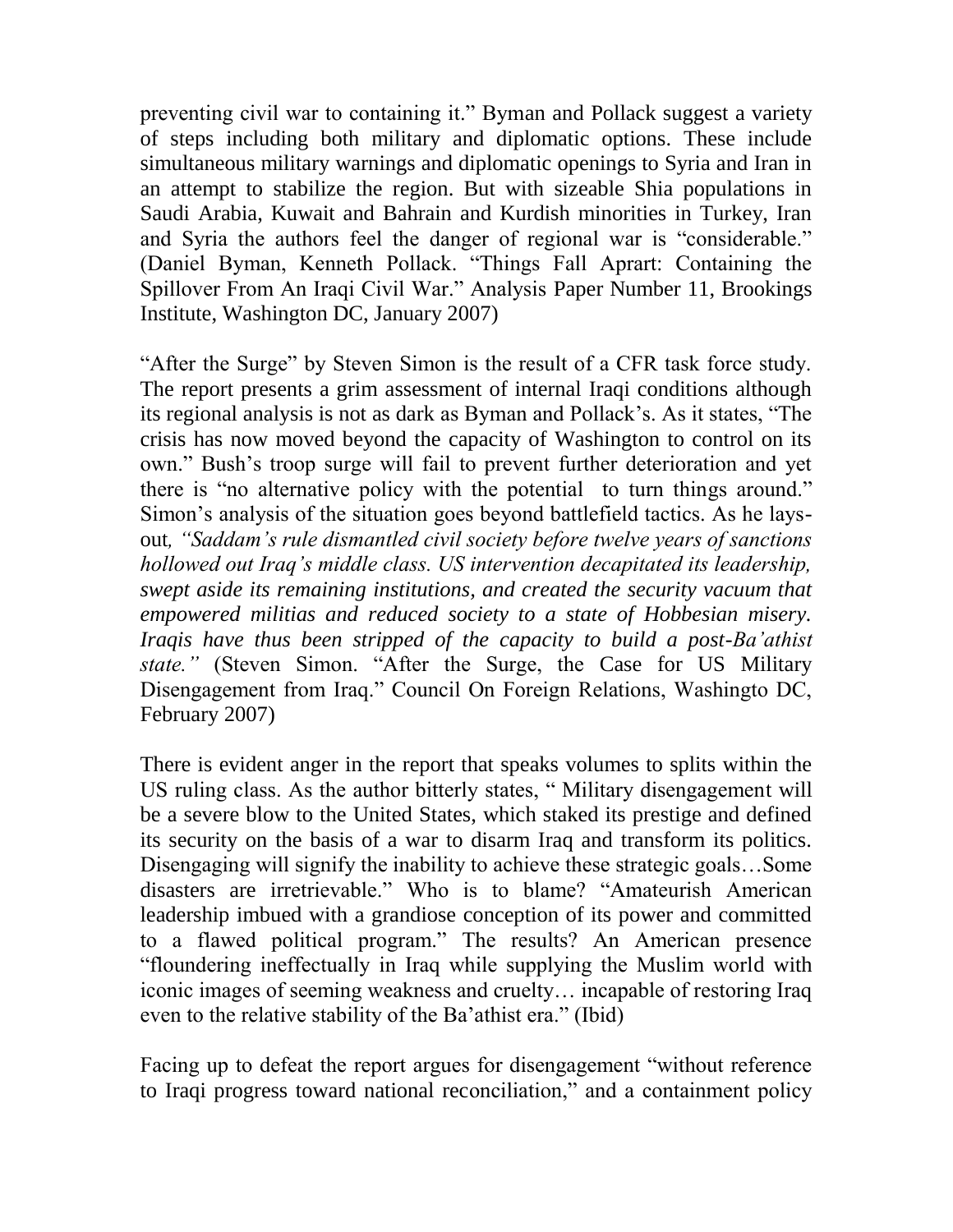carried out through diplomacy. This effort would include Syria and Iran, UN participation as well as China, Russia and the European Union. Simon's hope to limiting the civil war and preventing its regional spread is based in the self-interest of Middle Eastern powers and their desire for stability. Motivating Simon is the desire to avoid a Viet-Nam like debacle that takes decades to recover from. He argues in the following manner, "*There are also compelling strategic reasons to draw down in a deliberate fashion. In disengaging, the United States must seek to shape the narrative of its intervention in Iraq in order to preserve the greatest possible credibility in a painfully compromising situation. Thus, the United States would want to avoid the appearance of a rout or panicky departure…shaping the narrative comes down to ensuring that no American leaves under fire from the embassy roof in a helicopter…Better to withdraw as a coherent and somewhat volitional act than withdraw later in hectic response to public opposition to the war."* (Ibid)

All this draws attention to the weakening of US power and an end to the unipolar moment in history. The world has entered a period neither under the hegemony of Washington nor guided by the old cold war international system of alliances. Yet the world also lacks a clearly defined globalist political/military strategy under the leadership of the transnational capitalist class. Realists may want to rebuild a system of US lead allies but the world is rapidly changing as economic clout becomes diffused in a transnational system. Furthermore, hegemonist arrogance has driven away former allies and made emerging powers such as China and Russia ever more aware of the need to balance US power. (Daniel Dombey. "Imperial sunset? America the all-powerful finds its hands tied by new rivals." FT, 2/13/07 p. 11)

**Typical of Pentagon double think is Commander Ben Shevchuk's who writes, "the US intends to take advantage of its prolonged hegemony to influence global events toward increased freedom." (Commander Benjamin Shevchuk, "Military Implications of Moral Objectives in the national Security Strategy of the United States of America." US Army War College Strategy Research Project, 3.18/05.) One would normally think that hegemony and freedom are two exclusive concepts.**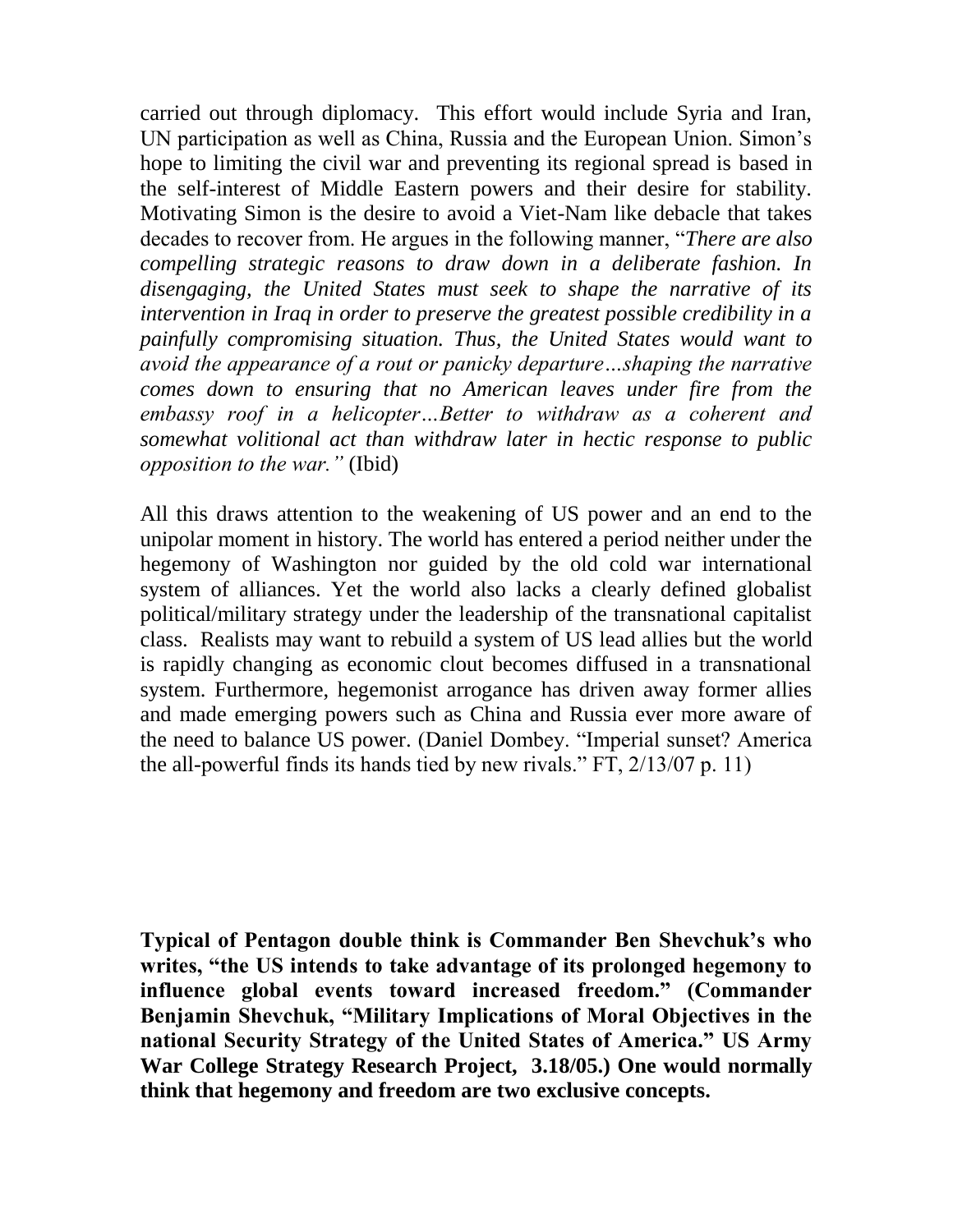**The disdain traditional realists have for neoconservative moral campaigns is evident in this statement by Dimitri Simes, head of the Nixon Center. "***The debacle that is Iraq reaffirms the lesson that there is no such thing as a good crusade…This was true a thousands years ago when those European Christian knights tried to impose their faith and way of life on the Holy Land – pillaging the region in the process – and it is equally true today."* **(Guy Dinmore, "A uniform trend? How democracy worldwide is on the backfoot." FT 1/17/07, p. 9)** 

**Widespread disagreement with Rumsfeld's neo-realist doctrine can be seen in any number of military papers published by the Army War College.** 

**.** *On preemptive war***: "Preventive attacks are generally ineffective, costly, unnecessary, and potentially even counterproductive." (Don Reiter, "Preventive War and Its Alternatives: The Lessons of History." April 2006, Strategic Studies Institute, AWC).**

**.** *On the RMA***: "these may be neat slogans, but they reflect a sense of sophomoric chest-pounding totally inappropriate as doctrine and reflect shallow thinking about the present realities now confronting us." Dr. Douglas Johnson II, "Doctrine That Works." Strategic Studies Institute, Opinion Editorial, August 2006.)**

**.** *On the permanent occupation of Iraq***: "Any US expressions of interest in long-term bases may seriously hurt the already fragile legitimacy of the Iraqi government (and) be strongly outweighed by the disadvantages associated with such a policy. Additionally, anti-American radicals in both the Shiite and Sunni communities would be given the gift of a major issue with which to rally their followers." (W. Andrew Terrill, "The Danger of Seeking Permanent US Military Bases in Iraq." Army War College Opinion Editorial, November 2005.)**

This inability and unwillingness to recognize the diminishing role of the US is present in the Democratic Party as well as among Republicans. Sherwood-Randall worked as chief foreign affairs advisor for Democratic presidential candidate Senator Joseph Biden. Congressman Rahm Emanuel, close to Bill and Hillary Clinton and a leading strategist for the center-right Democratic Leadership Council suffers the same problem.